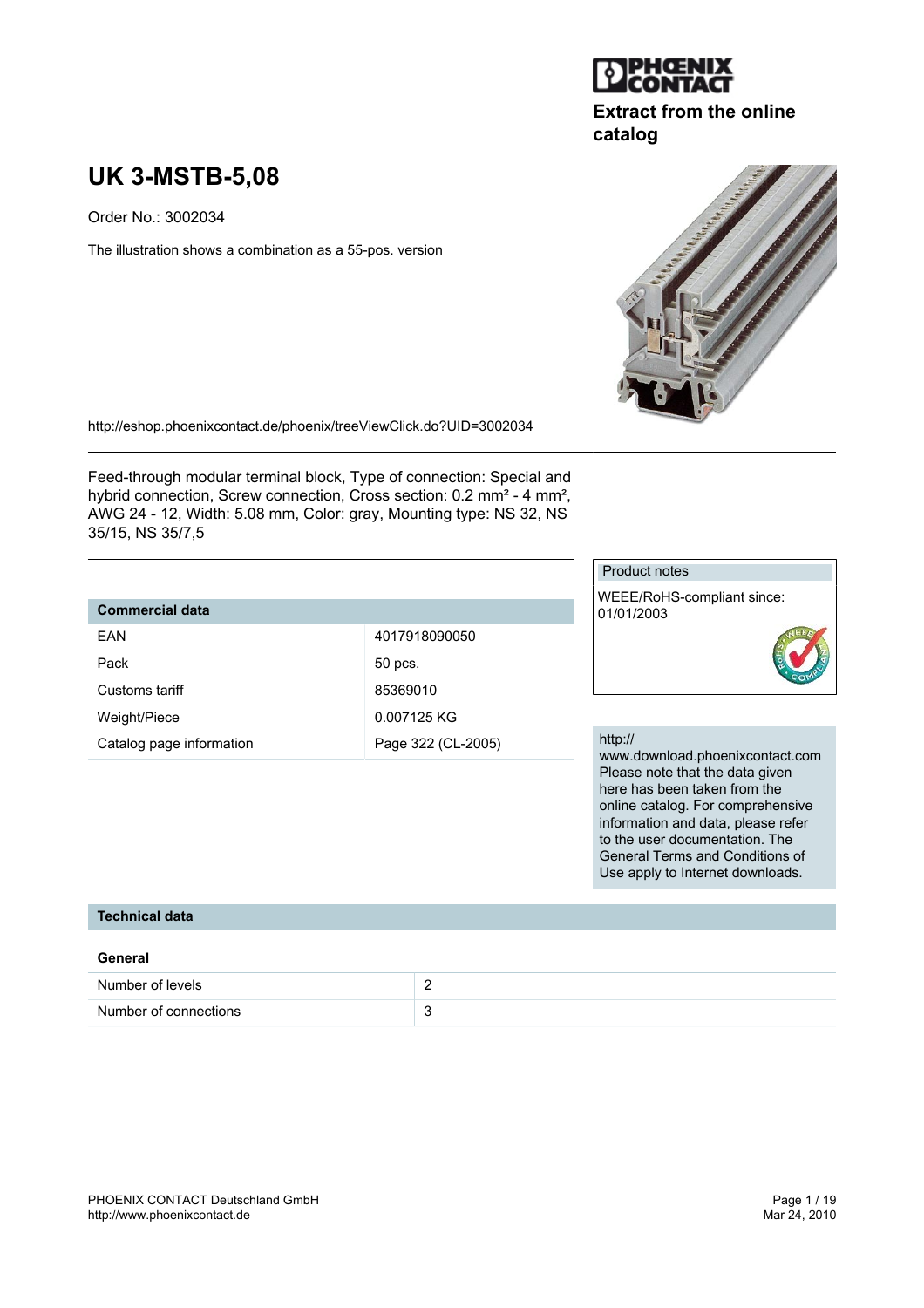| Color                              | gray      |
|------------------------------------|-----------|
| Insulating material                | <b>PA</b> |
| Inflammability class acc. to UL 94 | V2        |

## **Technical data**

| Maximum load current      | 12 A (with 4 mm <sup>2</sup> conductor cross section) |
|---------------------------|-------------------------------------------------------|
| Rated surge voltage       | 4 kV                                                  |
| Pollution degree          | 3                                                     |
| Surge voltage category    | Ш                                                     |
| Insulating material group |                                                       |
| Nominal current $I_N$     | 12A                                                   |
| Nominal voltage $U_{N}$   | 250 V                                                 |

## **Connection data**

| Connection labeling                                                                      | 2nd level connection left |
|------------------------------------------------------------------------------------------|---------------------------|
| Conductor cross section solid min.                                                       | $0.2$ mm <sup>2</sup>     |
| Conductor cross section solid max.                                                       | $4 \text{ mm}^2$          |
| Conductor cross section stranded min.                                                    | $0.2 \text{ mm}^2$        |
| Conductor cross section stranded max.                                                    | $2.5$ mm <sup>2</sup>     |
| Conductor cross section AWG/kcmil min.                                                   | 24                        |
| Conductor cross section AWG/kcmil max                                                    | 12                        |
| Conductor cross section stranded, with ferrule<br>without plastic sleeve min.            | $0.25$ mm <sup>2</sup>    |
| Conductor cross section stranded, with ferrule<br>without plastic sleeve max.            | $2.5$ mm <sup>2</sup>     |
| Conductor cross section stranded, with ferrule<br>with plastic sleeve min.               | $0.25 \text{ mm}^2$       |
| Conductor cross section stranded, with ferrule<br>with plastic sleeve max.               | $1.5$ mm <sup>2</sup>     |
| 2 conductors with same cross section, solid min.                                         | $0.2 \text{ mm}^2$        |
| 2 conductors with same cross section, solid max.                                         | $1.5$ mm <sup>2</sup>     |
| 2 conductors with same cross section, stranded<br>min.                                   | $0.2 \text{ mm}^2$        |
| 2 conductors with same cross section, stranded<br>max.                                   | $1 \text{ mm}^2$          |
| 2 conductors with same cross section, stranded,<br>ferrules without plastic sleeve, min. | $0.25 \text{ mm}^2$       |
| 2 conductors with same cross section, stranded,<br>ferrules without plastic sleeve, max. | $0.5$ mm <sup>2</sup>     |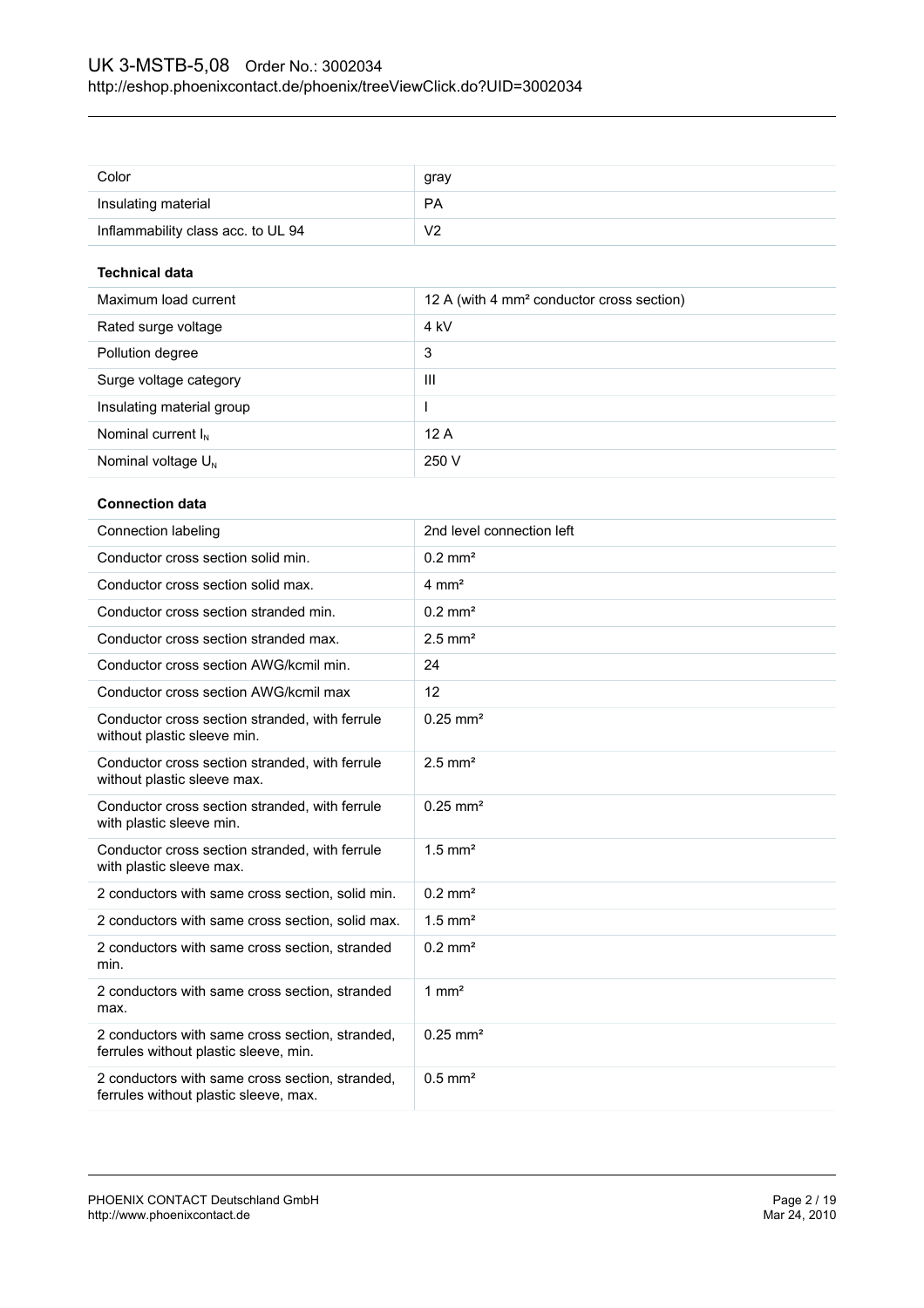| 2 conductors with same cross section, stranded,<br>TWIN ferrules with plastic sleeve, min. | $0.5 \text{ mm}^2$            |
|--------------------------------------------------------------------------------------------|-------------------------------|
| 2 conductors with same cross section, stranded,<br>TWIN ferrules with plastic sleeve, max. | 1 mm <sup>2</sup>             |
| Type of connection                                                                         | Special and hybrid connection |
| Stripping length                                                                           | 8 mm                          |
| Internal cylindrical gage                                                                  | A <sub>3</sub>                |
| Screw thread                                                                               | M <sub>3</sub>                |
| Tightening torque, min                                                                     | $0.5$ Nm                      |
| Tightening torque max                                                                      | $0.6$ Nm                      |

## **Certificates / Approvals**





Certification CB, CSA, CUL, GOST, UL, VDE-PZI

#### **CSA**

| Nominal voltage $U_N$          | 300 V     |  |
|--------------------------------|-----------|--|
| Nominal current $I_N$          | 20 A      |  |
| AWG/kcmil                      | $28-12$   |  |
| <b>CUL</b>                     |           |  |
| Nominal voltage $U_N$          | 300 V     |  |
| Nominal current $I_N$          | 20 A      |  |
| AWG/kcmil                      | $30 - 12$ |  |
| UL                             |           |  |
| Nominal voltage U <sub>N</sub> | 300 V     |  |

Nominal current  $I_N$  20 A AWG/kcmil 30-12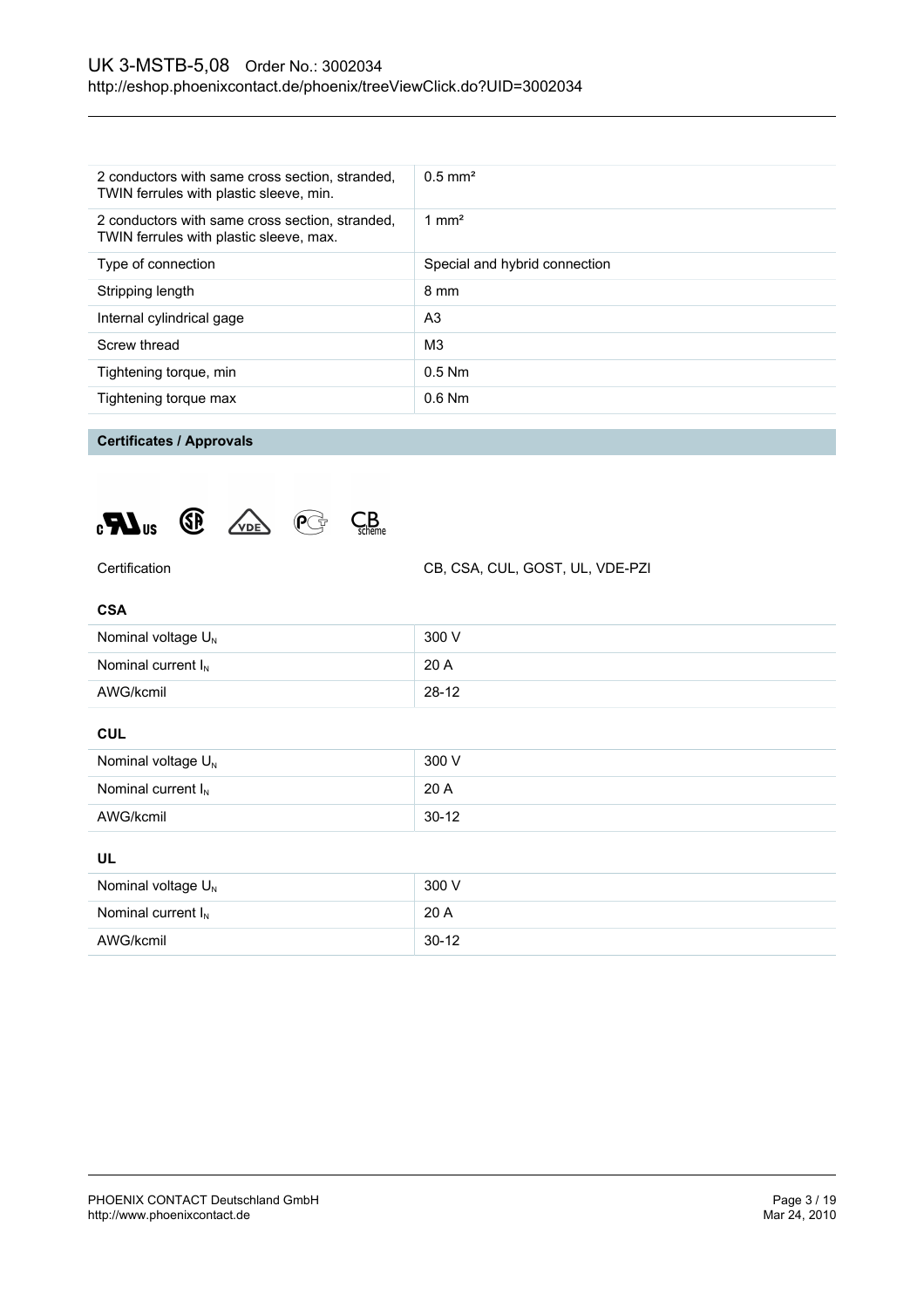#### **Accessories**

| Item            | Designation                      | Description                                                                                                                                                                          |
|-----------------|----------------------------------|--------------------------------------------------------------------------------------------------------------------------------------------------------------------------------------|
| <b>Assembly</b> |                                  |                                                                                                                                                                                      |
| 3022218         | CLIPFIX 35                       | Snap-on end bracket, for 35 mm NS 35/7.5 or NS 35/15 DIN<br>rail, can be fitted with Zack strip ZB 8 and ZB 8/27, terminal strip<br>marker KLM 2 and KLM, width: 9.5 mm, color: gray |
| 3002047         | D-UK 3-MSTB                      | End cover, Length: 42.5 mm, Width: 2.5 mm, Height: 47 mm,<br>Color: gray                                                                                                             |
| 3002322         | D-UK 3-MSTB-5,08-F               | End cover, Length: 39.3 mm, Width: 5.1 mm, Height: 47 mm,<br>Color: gray                                                                                                             |
| 1201442         | E/UK                             | End clamp, for assembly on NS 32 or NS 35/7,5 DIN rail                                                                                                                               |
| 1201028         | NS 32 AL UNPERF 2000MM           | G rail 32 mm (NS 32)                                                                                                                                                                 |
| 1201280         | NS 32 CU/120QMM UNPERF<br>2000MM | G-profile DIN rail, deep-drawn, material: Copper, unperforated,<br>height 15 mm, width 32 mm, length 2 m                                                                             |
| 1201358         | NS 32 CU/35QMM UNPERF<br>2000MM  | G-profile DIN rail, material: Copper, unperforated, height 15 mm,<br>width 32 mm, length 2 m                                                                                         |
| 1201002         | <b>NS 32 PERF 2000MM</b>         | G-profile DIN rail, material: Steel, perforated, height 15 mm, width<br>32 mm, length 2 m                                                                                            |
| 1201015         | NS 32 UNPERF 2000MM              | G-profile DIN rail, material: Steel, unperforated, height 15 mm,<br>width 32 mm, length 2 m                                                                                          |
| 0801762         | NS 35/7,5 CU UNPERF<br>2000MM    | DIN rail, material: Copper, unperforated, height 7.5 mm, width 35<br>mm, length: 2 m                                                                                                 |
| 0801733         | NS 35/7,5 PERF 2000MM            | DIN rail, material: Steel, galvanized and passivated with a thick<br>layer, perforated, height 7.5 mm, width 35 mm, length: 2 m                                                      |
| 0801681         | NS 35/7,5 UNPERF 2000MM          | DIN rail, material: Steel, unperforated, height 7.5 mm, width 35<br>mm, length: 2 m                                                                                                  |
| 1201756         | NS 35/15 AL UNPERF 2000MM        | DIN rail, deep-drawn, high profile, unperforated, 1.5 mm thick,<br>material: Aluminum, height 15 mm, width 35 mm, length 2 m                                                         |
| 1201895         | NS 35/15 CU UNPERF 2000MM        | DIN rail, material: Copper, unperforated, 1.5 mm thick, height 15<br>mm, width 35 mm, length: 2 m                                                                                    |
| 1201730         | NS 35/15 PERF 2000MM             | DIN rail, material: Steel, perforated, height 15 mm, width 35 mm,<br>length: 2 m                                                                                                     |
| 1201714         | NS 35/15 UNPERF 2000MM           | DIN rail, material: Steel, unperforated, height 15 mm, width 35<br>mm, length: 2 m                                                                                                   |
| 1201798         | NS 35/15-2,3 UNPERF 2000MM       | DIN rail, material: Steel, unperforated, 2.3 mm thick, height 15<br>mm, width 35 mm, length: 2 m                                                                                     |
| 2770215         | TS-KK3                           | Separating plate, Color: gray                                                                                                                                                        |
| <b>Bridges</b>  |                                  |                                                                                                                                                                                      |
| 2303145         | EBL 2-5                          | Cross connector/bridge, Number of positions: 2, Color: gray                                                                                                                          |
| 2303158         | EBL 3-5                          | Cross connector/bridge, Number of positions: 3, Color: gray                                                                                                                          |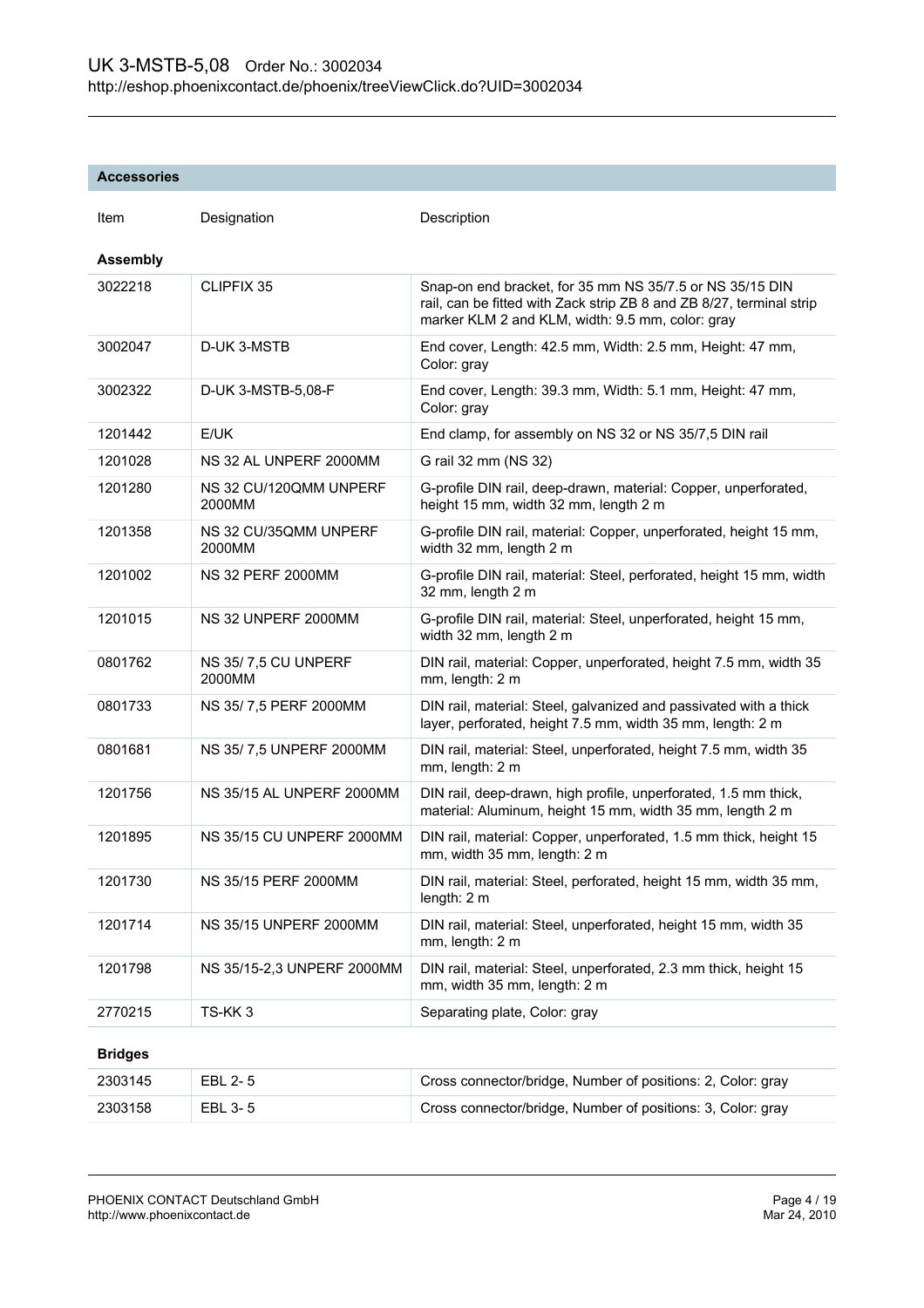| 2770642                    | <b>FBRI 10-5 N</b>       | Cross connector/bridge, Number of positions: 10, Color: silver                                                                                              |
|----------------------------|--------------------------|-------------------------------------------------------------------------------------------------------------------------------------------------------------|
| 3000434                    | <b>FBRI 12-5 N</b>       | Cross connector/bridge, Number of positions: 12, Color: aluminum                                                                                            |
| 3000476                    | <b>FBRI 16-5 N</b>       | Cross connector/bridge, Number of positions: 16, Color: aluminum                                                                                            |
| 3000515                    | <b>FBRI 20-5 N</b>       | Cross connector/bridge, Number of positions: 20, Color: aluminum                                                                                            |
| 3006823                    | <b>FBRI 40-5 N</b>       | Cross connector/bridge, Number of positions: 40, Color: aluminum                                                                                            |
| 2303239                    | <b>USBR 2-7</b>          | Cross connector/bridge, Color: silver                                                                                                                       |
| <b>Marking</b>             |                          |                                                                                                                                                             |
| 1007219                    | <b>SBS 5: UNBEDRUCKT</b> | Marker cards for modular terminal blocks, color: white                                                                                                      |
| 0809793                    | ZB 5,08:UNBEDRUCKT       | Zack strip, unprinted: 10-section, for individual labeling with M-<br>PEN, ZB-T or CMS system, sufficient for 100 terminal blocks per<br>pack               |
| <b>Tools</b>               |                          |                                                                                                                                                             |
| 1205053                    | SZS 0,6X3,5              | Screwdriver, bladed, matches all screw terminal blocks up to 4.0<br>mm <sup>2</sup> connection cross section, blade: 0.6 x 3.5 mm, without VDE<br>approval  |
| <b>Additional products</b> |                          |                                                                                                                                                             |
|                            |                          |                                                                                                                                                             |
| Item                       | Designation              | Description                                                                                                                                                 |
| General                    |                          |                                                                                                                                                             |
|                            |                          |                                                                                                                                                             |
| 1873058                    | FKC 2,5/2-ST-5,08        | Plug component, Nominal current: 12 A, Nom. voltage: 250 V,<br>Pitch: 5.08 mm, Number of positions: 2, Connection type: Spring-<br>cage conn., Color: green |
| 1873207                    | FKC 2,5/2-STF-5,08       | Plug component, Nominal current: 12 A, Nom. voltage: 250 V,<br>Pitch: 5.08 mm, Number of positions: 2, Connection type: Spring-<br>cage conn., Color: green |
| 1873210                    | FKC 2,5/3-STF-5,08       | Plug component, Nominal current: 12 A, Nom. voltage: 250 V,<br>Pitch: 5.08 mm, Number of positions: 3, Connection type: Spring-<br>cage conn., Color: green |
| 1873074                    | FKC 2,5/4-ST-5,08        | Plug component, Nominal current: 12 A, Nom. voltage: 250 V,<br>Pitch: 5.08 mm, Number of positions: 4, Connection type: Spring-<br>cage conn., Color: green |
| 1873223                    | FKC 2,5/4-STF-5,08       | Plug component, Nominal current: 12 A, Nom. voltage: 250 V,<br>Pitch: 5.08 mm, Number of positions: 4, Connection type: Spring-<br>cage conn., Color: green |
| 1873087                    | FKC 2,5/ 5-ST-5,08       | Plug component, Nominal current: 12 A, Nom. voltage: 250 V,<br>Pitch: 5.08 mm, Number of positions: 5, Connection type: Spring-<br>cage conn., Color: green |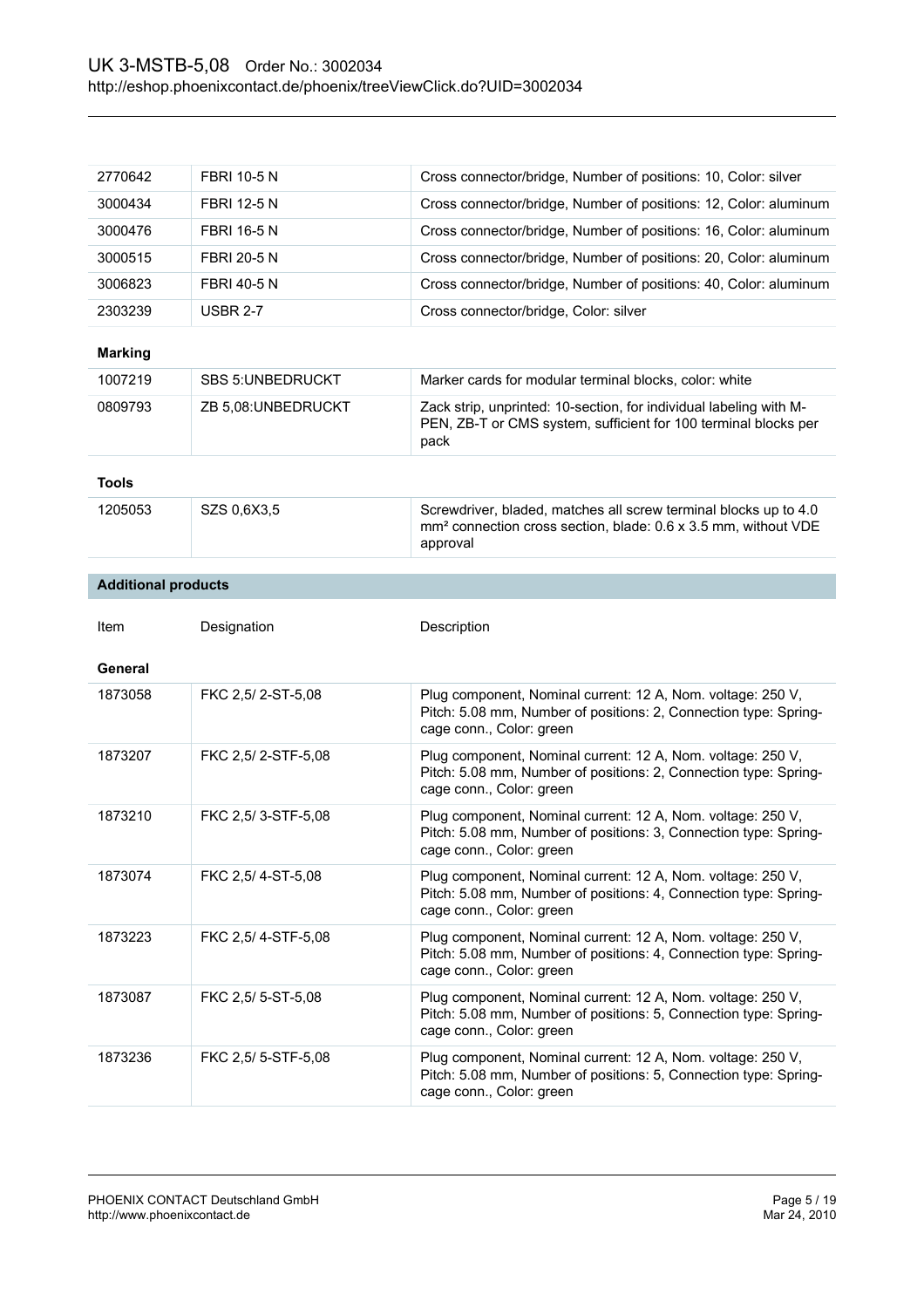| 1873249 | FKC 2,5/6-STF-5,08        | Plug component, Nominal current: 12 A, Nom. voltage: 250 V,<br>Pitch: 5.08 mm, Number of positions: 6, Connection type: Spring-<br>cage conn., Color: green  |
|---------|---------------------------|--------------------------------------------------------------------------------------------------------------------------------------------------------------|
| 1873100 | FKC 2,5/7-ST-5,08         | Plug component, Nominal current: 12 A, Nom. voltage: 250 V,<br>Pitch: 5.08 mm, Number of positions: 7, Connection type: Spring-<br>cage conn., Color: green  |
| 1873252 | FKC 2,5/7-STF-5,08        | Plug component, Nominal current: 12 A, Nom. voltage: 250 V,<br>Pitch: 5.08 mm, Number of positions: 7, Connection type: Spring-<br>cage conn., Color: green  |
| 1873265 | FKC 2,5/8-STF-5,08        | Plug component, Nominal current: 12 A, Nom. voltage: 250 V,<br>Pitch: 5.08 mm, Number of positions: 8, Connection type: Spring-<br>cage conn., Color: green  |
| 1873126 | FKC 2,5/9-ST-5,08         | Plug component, Nominal current: 12 A, Nom. voltage: 250 V,<br>Pitch: 5.08 mm, Number of positions: 9, Connection type: Spring-<br>cage conn., Color: green  |
| 1873278 | FKC 2,5/9-STF-5,08        | Plug component, Nominal current: 12 A, Nom. voltage: 250 V,<br>Pitch: 5.08 mm, Number of positions: 9, Connection type: Spring-<br>cage conn., Color: green  |
| 1873139 | FKC 2,5/10-ST-5,08        | Plug component, Nominal current: 12 A, Nom. voltage: 250 V,<br>Pitch: 5.08 mm, Number of positions: 10, Connection type: Spring-<br>cage conn., Color: green |
| 1873281 | FKC 2,5/10-STF-5,08       | Plug component, Nominal current: 12 A, Nom. voltage: 250 V,<br>Pitch: 5.08 mm, Number of positions: 10, Connection type: Spring-<br>cage conn., Color: green |
| 1873294 | FKC 2,5/11-STF-5,08       | Plug component, Nominal current: 12 A, Nom. voltage: 250 V,<br>Pitch: 5.08 mm, Number of positions: 11, Connection type: Spring-<br>cage conn., Color: green |
| 1873304 | FKC 2,5/12-STF-5,08       | Plug component, Nominal current: 12 A, Nom. voltage: 250 V,<br>Pitch: 5.08 mm, Number of positions: 12, Connection type: Spring-<br>cage conn., Color: green |
| 1873317 | FKC 2,5/13-STF-5,08       | Plug component, Nominal current: 12 A, Nom. voltage: 250 V,<br>Pitch: 5.08 mm, Number of positions: 13, Connection type: Spring-<br>cage conn., Color: green |
| 1873320 | FKC 2,5/14-STF-5,08       | Plug component, Nominal current: 12 A, Nom. voltage: 250 V,<br>Pitch: 5.08 mm, Number of positions: 14, Connection type: Spring-<br>cage conn., Color: green |
| 1873333 | FKC 2,5/15-STF-5,08       | Plug component, Nominal current: 12 A, Nom. voltage: 250 V,<br>Pitch: 5.08 mm, Number of positions: 15, Connection type: Spring-<br>cage conn., Color: green |
| 1873346 | FKC 2,5/16-STF-5,08       | Plug component, Nominal current: 12 A, Nom. voltage: 250 V,<br>Pitch: 5.08 mm, Number of positions: 16, Connection type: Spring-<br>cage conn., Color: green |
| 1777808 | FRONT-MSTB 2,5/2-STF-5,08 | Plug component, Nominal current: 12 A, Nom. voltage: 250 V,<br>Pitch: 5.08 mm, Number of positions: 2, Connection type: Screw<br>connection, Color: green    |
| 1777293 | FRONT-MSTB 2,5/3-ST-5,08  | Plug component, Nominal current: 12 A, Nom. voltage: 250 V,<br>Pitch: 5.08 mm, Number of positions: 3, Connection type: Screw<br>connection, Color: green    |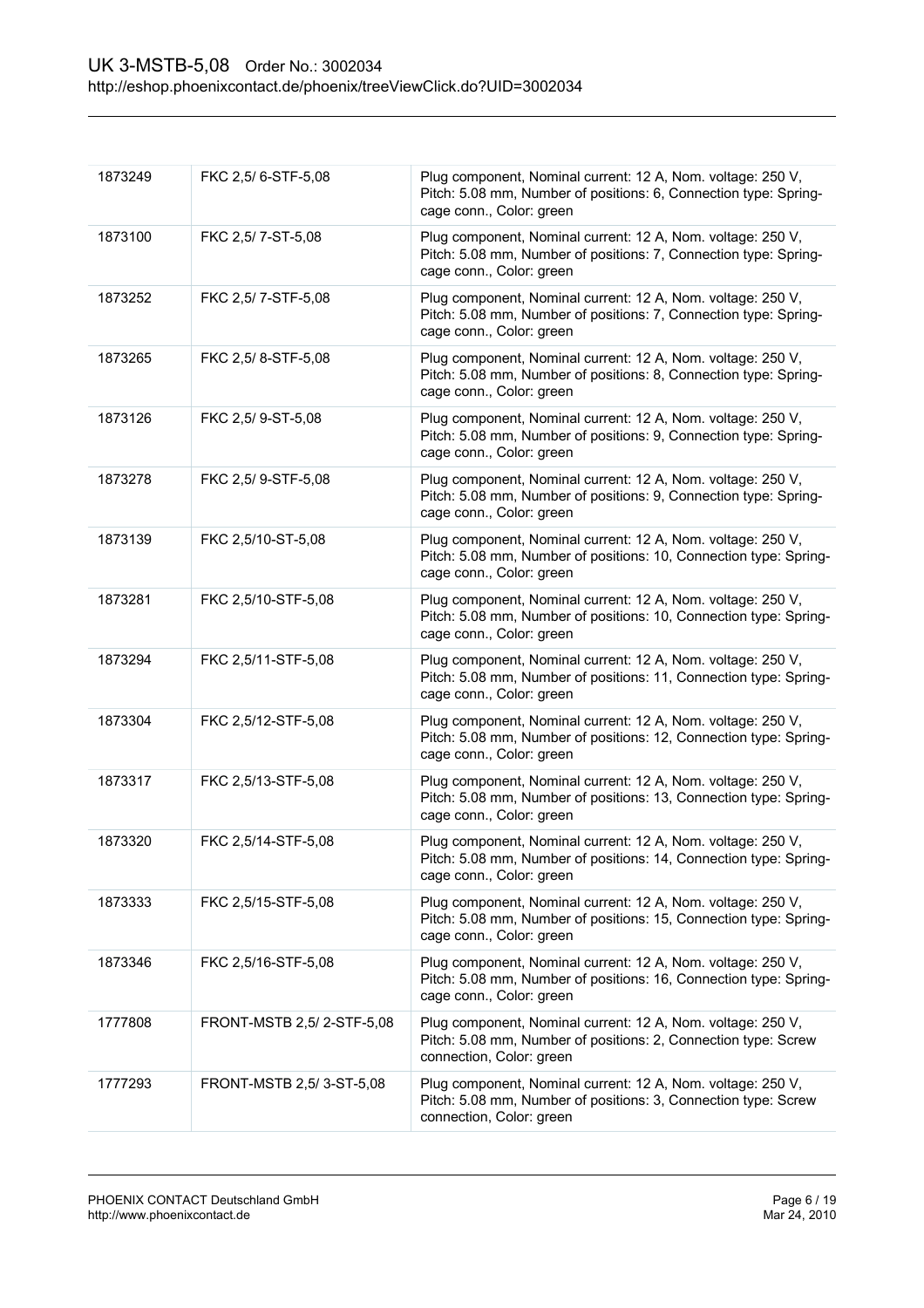| 1777811 | FRONT-MSTB 2,5/3-STF-5,08  | Plug component, Nominal current: 12 A, Nom. voltage: 250 V,<br>Pitch: 5.08 mm, Number of positions: 3, Connection type: Screw<br>connection, Color: green  |
|---------|----------------------------|------------------------------------------------------------------------------------------------------------------------------------------------------------|
| 1777303 | FRONT-MSTB 2,5/4-ST-5,08   | Plug component, Nominal current: 12 A, Nom. voltage: 250 V,<br>Pitch: 5.08 mm, Number of positions: 4, Connection type: Screw<br>connection, Color: green  |
| 1777824 | FRONT-MSTB 2,5/4-STF-5,08  | Plug component, Nominal current: 12 A, Nom. voltage: 250 V,<br>Pitch: 5.08 mm, Number of positions: 4, Connection type: Screw<br>connection, Color: green  |
| 1777316 | FRONT-MSTB 2,5/ 5-ST-5,08  | Plug component, Nominal current: 12 A, Nom. voltage: 250 V,<br>Pitch: 5.08 mm, Number of positions: 5, Connection type: Screw<br>connection, Color: green  |
| 1777840 | FRONT-MSTB 2,5/ 6-STF-5,08 | Plug component, Nominal current: 12 A, Nom. voltage: 250 V,<br>Pitch: 5.08 mm, Number of positions: 6, Connection type: Screw<br>connection, Color: green  |
| 1777332 | FRONT-MSTB 2,5/7-ST-5,08   | Plug component, Nominal current: 12 A, Nom. voltage: 250 V,<br>Pitch: 5.08 mm, Number of positions: 7, Connection type: Screw<br>connection, Color: green  |
| 1777853 | FRONT-MSTB 2,5/7-STF-5,08  | Plug component, Nominal current: 12 A, Nom. voltage: 250 V,<br>Pitch: 5.08 mm, Number of positions: 7, Connection type: Screw<br>connection, Color: green  |
| 1777358 | FRONT-MSTB 2,5/9-ST-5,08   | Plug component, Nominal current: 12 A, Nom. voltage: 250 V,<br>Pitch: 5.08 mm, Number of positions: 9, Connection type: Screw<br>connection, Color: green  |
| 1777879 | FRONT-MSTB 2,5/10-STF-5,08 | Plug component, Nominal current: 12 A, Nom. voltage: 250 V,<br>Pitch: 5.08 mm, Number of positions: 10, Connection type: Screw<br>connection, Color: green |
| 1777374 | FRONT-MSTB 2,5/11-ST-5,08  | Plug component, Nominal current: 12 A, Nom. voltage: 250 V,<br>Pitch: 5.08 mm, Number of positions: 11, Connection type: Screw<br>connection, Color: green |
| 1777918 | FRONT-MSTB 2,5/14-STF-5,08 | Plug component, Nominal current: 12 A, Nom. voltage: 250 V,<br>Pitch: 5.08 mm, Number of positions: 14, Connection type: Screw<br>connection, Color: green |
| 1777413 | FRONT-MSTB 2,5/15-ST-5,08  | Plug component, Nominal current: 12 A, Nom. voltage: 250 V,<br>Pitch: 5.08 mm, Number of positions: 15, Connection type: Screw<br>connection, Color: green |
| 1777921 | FRONT-MSTB 2,5/15-STF-5,08 | Plug component, Nominal current: 12 A, Nom. voltage: 250 V,<br>Pitch: 5.08 mm, Number of positions: 15, Connection type: Screw<br>connection, Color: green |
| 1777426 | FRONT-MSTB 2,5/16-ST-5,08  | Plug component, Nominal current: 12 A, Nom. voltage: 250 V,<br>Pitch: 5.08 mm, Number of positions: 16, Connection type: Screw<br>connection, Color: green |
| 1777934 | FRONT-MSTB 2,5/16-STF-5,08 | Plug component, Nominal current: 12 A, Nom. voltage: 250 V,<br>Pitch: 5.08 mm, Number of positions: 16, Connection type: Screw<br>connection, Color: green |
| 1777439 | FRONT-MSTB 2,5/17-ST-5,08  | Plug component, Nominal current: 12 A, Nom. voltage: 250 V,<br>Pitch: 5.08 mm, Number of positions: 17, Connection type: Screw<br>connection, Color: green |
|         |                            |                                                                                                                                                            |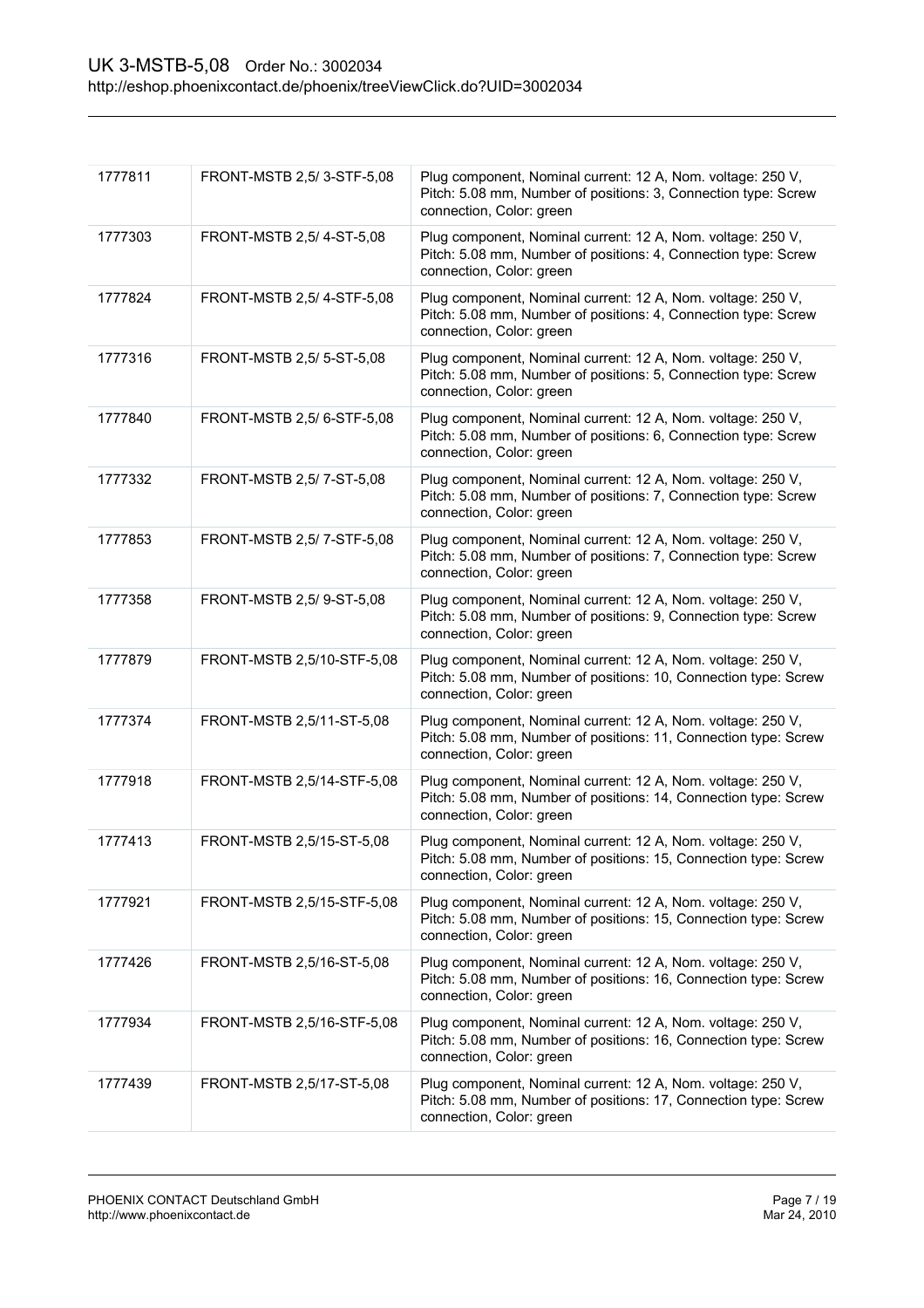| 1777947 | FRONT-MSTB 2,5/17-STF-5,08 | Plug component, Nominal current: 12 A, Nom. voltage: 250 V,<br>Pitch: 5.08 mm, Number of positions: 17, Connection type: Screw<br>connection, Color: green |
|---------|----------------------------|------------------------------------------------------------------------------------------------------------------------------------------------------------|
| 1777442 | FRONT-MSTB 2,5/18-ST-5,08  | Plug component, Nominal current: 12 A, Nom. voltage: 250 V,<br>Pitch: 5.08 mm, Number of positions: 18, Connection type: Screw<br>connection, Color: green |
| 1777950 | FRONT-MSTB 2,5/18-STF-5,08 | Plug component, Nominal current: 12 A, Nom. voltage: 250 V,<br>Pitch: 5.08 mm, Number of positions: 18, Connection type: Screw<br>connection, Color: green |
| 1777455 | FRONT-MSTB 2,5/19-ST-5,08  | Plug component, Nominal current: 12 A, Nom. voltage: 250 V,<br>Pitch: 5.08 mm, Number of positions: 19, Connection type: Screw<br>connection, Color: green |
| 1777963 | FRONT-MSTB 2,5/19-STF-5,08 | Plug component, Nominal current: 12 A, Nom. voltage: 250 V,<br>Pitch: 5.08 mm, Number of positions: 19, Connection type: Screw<br>connection, Color: green |
| 1777976 | FRONT-MSTB 2,5/20-STF-5,08 | Plug component, Nominal current: 12 A, Nom. voltage: 250 V,<br>Pitch: 5.08 mm, Number of positions: 20, Connection type: Screw<br>connection, Color: green |
| 1777471 | FRONT-MSTB 2,5/21-ST-5,08  | Plug component, Nominal current: 12 A, Nom. voltage: 250 V,<br>Pitch: 5.08 mm, Number of positions: 21, Connection type: Screw<br>connection, Color: green |
| 1777507 | FRONT-MSTB 2,5/24-ST-5,08  | Plug component, Nominal current: 12 A, Nom. voltage: 250 V,<br>Pitch: 5.08 mm, Number of positions: 24, Connection type: Screw<br>connection, Color: green |
| 1777989 | MSTB 2,5/2-STF-5,08        | Plug component, Nominal current: 12 A, Nom. voltage: 250 V,<br>Pitch: 5.08 mm, Number of positions: 2, Connection type: Screw<br>connection, Color: green  |
| 1777992 | MSTB 2,5/3-STF-5,08        | Plug component, Nominal current: 12 A, Nom. voltage: 250 V,<br>Pitch: 5.08 mm, Number of positions: 3, Connection type: Screw<br>connection, Color: green  |
| 1778001 | MSTB 2,5/4-STF-5,08        | Plug component, Nominal current: 12 A, Nom. voltage: 250 V,<br>Pitch: 5.08 mm, Number of positions: 4, Connection type: Screw<br>connection, Color: green  |
| 1778014 | MSTB 2,5/5-STF-5,08        | Plug component, Nominal current: 12 A, Nom. voltage: 250 V,<br>Pitch: 5.08 mm, Number of positions: 5, Connection type: Screw<br>connection, Color: green  |
| 1776142 | MSTB 2,5/5-STZ-5,08        | Plug component, Nominal current: 12 A, Nom. voltage: 250 V,<br>Pitch: 5.08 mm, Number of positions: 5, Connection type: Screw<br>connection, Color: green  |
| 1757051 | MSTB 2,5/6-ST-5,08         | Plug component, Nominal current: 12 A, Nom. voltage: 250 V,<br>Pitch: 5.08 mm, Number of positions: 6, Connection type: Screw<br>connection, Color: green  |
| 1778027 | MSTB 2,5/6-STF-5,08        | Plug component, Nominal current: 12 A, Nom. voltage: 250 V,<br>Pitch: 5.08 mm, Number of positions: 6, Connection type: Screw<br>connection, Color: green  |
| 1776126 | MSTB 2,5/ 6-STZ-5,08       | Plug component, Nominal current: 12 A, Nom. voltage: 250 V,<br>Pitch: 5.08 mm, Number of positions: 6, Connection type: Screw<br>connection, Color: green  |
|         |                            |                                                                                                                                                            |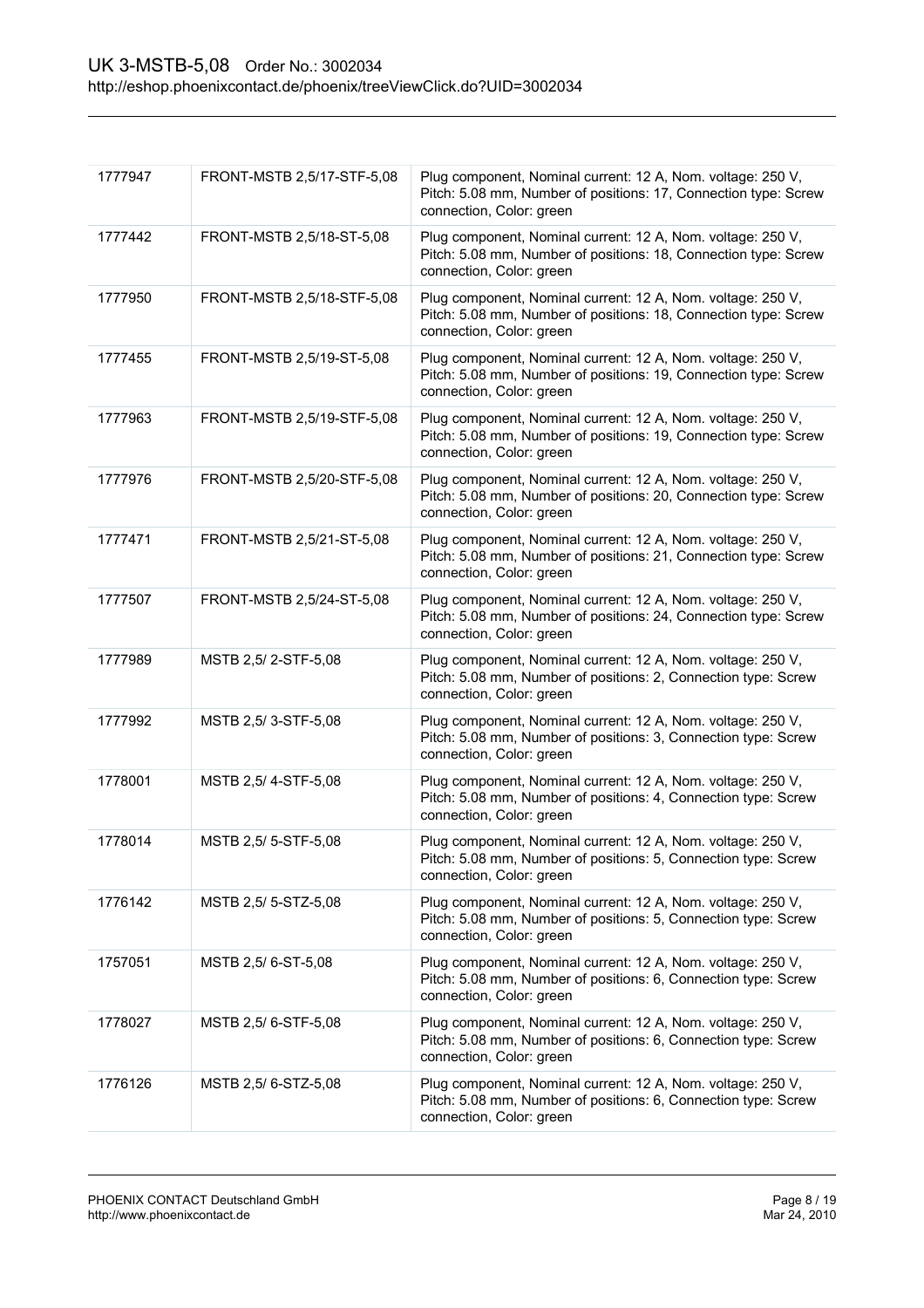| 1778030 | MSTB 2,5/7-STF-5,08  | Plug component, Nominal current: 12 A, Nom. voltage: 250 V,<br>Pitch: 5.08 mm, Number of positions: 7, Connection type: Screw<br>connection, Color: green  |
|---------|----------------------|------------------------------------------------------------------------------------------------------------------------------------------------------------|
| 1757077 | MSTB 2,5/8-ST-5,08   | Plug component, Nominal current: 12 A, Nom. voltage: 250 V,<br>Pitch: 5.08 mm, Number of positions: 8, Connection type: Screw<br>connection, Color: green  |
| 1778043 | MSTB 2,5/8-STF-5,08  | Plug component, Nominal current: 12 A, Nom. voltage: 250 V,<br>Pitch: 5.08 mm, Number of positions: 8, Connection type: Screw<br>connection, Color: green  |
| 1757080 | MSTB 2,5/9-ST-5,08   | Plug component, Nominal current: 12 A, Nom. voltage: 250 V,<br>Pitch: 5.08 mm, Number of positions: 9, Connection type: Screw<br>connection, Color: green  |
| 1778056 | MSTB 2,5/9-STF-5,08  | Plug component, Nominal current: 12 A, Nom. voltage: 250 V,<br>Pitch: 5.08 mm, Number of positions: 9, Connection type: Screw<br>connection, Color: green  |
| 1778069 | MSTB 2,5/10-STF-5,08 | Plug component, Nominal current: 12 A, Nom. voltage: 250 V,<br>Pitch: 5.08 mm, Number of positions: 10, Connection type: Screw<br>connection, Color: green |
| 1757103 | MSTB 2,5/11-ST-5,08  | Plug component, Nominal current: 12 A, Nom. voltage: 250 V,<br>Pitch: 5.08 mm, Number of positions: 11, Connection type: Screw<br>connection, Color: green |
| 1778072 | MSTB 2,5/11-STF-5,08 | Plug component, Nominal current: 12 A, Nom. voltage: 250 V,<br>Pitch: 5.08 mm, Number of positions: 11, Connection type: Screw<br>connection, Color: green |
| 1778085 | MSTB 2,5/12-STF-5,08 | Plug component, Nominal current: 12 A, Nom. voltage: 250 V,<br>Pitch: 5.08 mm, Number of positions: 12, Connection type: Screw<br>connection, Color: green |
| 1757129 | MSTB 2,5/13-ST-5,08  | Plug component, Nominal current: 12 A, Nom. voltage: 250 V,<br>Pitch: 5.08 mm, Number of positions: 13, Connection type: Screw<br>connection, Color: green |
| 1778098 | MSTB 2,5/13-STF-5,08 | Plug component, Nominal current: 12 A, Nom. voltage: 250 V,<br>Pitch: 5.08 mm, Number of positions: 13, Connection type: Screw<br>connection, Color: green |
| 1757132 | MSTB 2,5/14-ST-5,08  | Plug component, Nominal current: 12 A, Nom. voltage: 250 V,<br>Pitch: 5.08 mm, Number of positions: 14, Connection type: Screw<br>connection, Color: green |
| 1778108 | MSTB 2,5/14-STF-5,08 | Plug component, Nominal current: 12 A, Nom. voltage: 250 V,<br>Pitch: 5.08 mm, Number of positions: 14, Connection type: Screw<br>connection, Color: green |
| 1764264 | MSTB 2,5/14-STZ-5,08 | Plug component, Nominal current: 12 A, Nom. voltage: 250 V,<br>Pitch: 5.08 mm, Number of positions: 14, Connection type: Screw<br>connection, Color: green |
| 1778111 | MSTB 2,5/15-STF-5,08 | Plug component, Nominal current: 12 A, Nom. voltage: 250 V,<br>Pitch: 5.08 mm, Number of positions: 15, Connection type: Screw<br>connection, Color: green |
| 1757158 | MSTB 2,5/16-ST-5,08  | Plug component, Nominal current: 12 A, Nom. voltage: 250 V,<br>Pitch: 5.08 mm, Number of positions: 16, Connection type: Screw<br>connection, Color: green |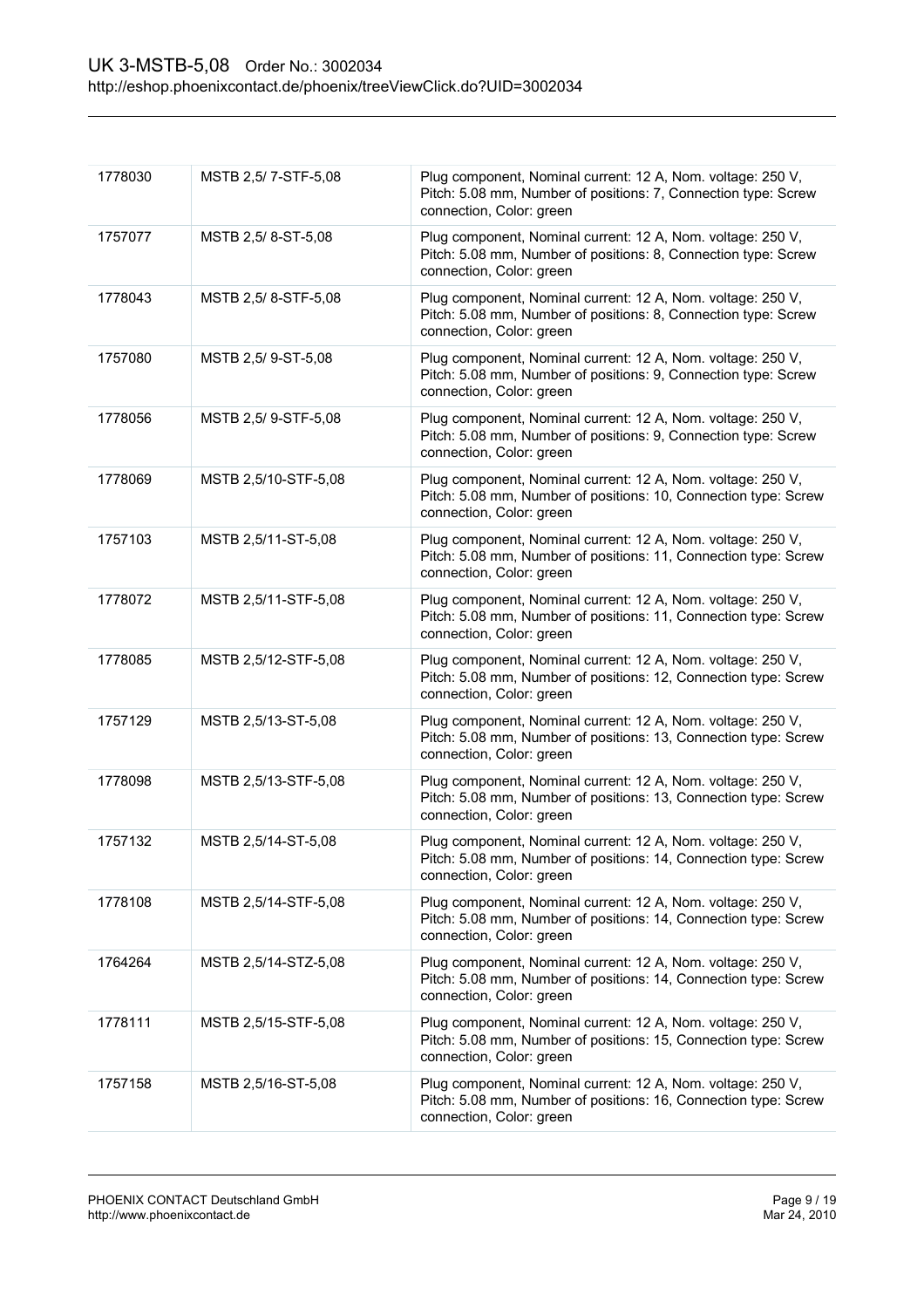| 1778124 | MSTB 2,5/16-STF-5,08  | Plug component, Nominal current: 12 A, Nom. voltage: 250 V,<br>Pitch: 5.08 mm, Number of positions: 16, Connection type: Screw<br>connection, Color: green |
|---------|-----------------------|------------------------------------------------------------------------------------------------------------------------------------------------------------|
| 1778137 | MSTB 2,5/17-STF-5,08  | Plug component, Nominal current: 12 A, Nom. voltage: 250 V,<br>Pitch: 5.08 mm, Number of positions: 17, Connection type: Screw<br>connection, Color: green |
| 1757174 | MSTB 2,5/18-ST-5,08   | Plug component, Nominal current: 12 A, Nom. voltage: 250 V,<br>Pitch: 5.08 mm, Number of positions: 18, Connection type: Screw<br>connection, Color: green |
| 1778140 | MSTB 2,5/18-STF-5,08  | Plug component, Nominal current: 12 A, Nom. voltage: 250 V,<br>Pitch: 5.08 mm, Number of positions: 18, Connection type: Screw<br>connection, Color: green |
| 1757187 | MSTB 2,5/19-ST-5,08   | Plug component, Nominal current: 12 A, Nom. voltage: 250 V,<br>Pitch: 5.08 mm, Number of positions: 19, Connection type: Screw<br>connection, Color: green |
| 1778153 | MSTB 2,5/19-STF-5,08  | Plug component, Nominal current: 12 A, Nom. voltage: 250 V,<br>Pitch: 5.08 mm, Number of positions: 19, Connection type: Screw<br>connection, Color: green |
| 1757190 | MSTB 2,5/20-ST-5,08   | Plug component, Nominal current: 12 A, Nom. voltage: 250 V,<br>Pitch: 5.08 mm, Number of positions: 20, Connection type: Screw<br>connection, Color: green |
| 1778166 | MSTB 2,5/20-STF-5,08  | Plug component, Nominal current: 12 A, Nom. voltage: 250 V,<br>Pitch: 5.08 mm, Number of positions: 20, Connection type: Screw<br>connection, Color: green |
| 1757200 | MSTB 2,5/21-ST-5,08   | Plug component, Nominal current: 12 A, Nom. voltage: 250 V,<br>Pitch: 5.08 mm, Number of positions: 21, Connection type: Screw<br>connection, Color: green |
| 1757213 | MSTB 2,5/22-ST-5,08   | Plug component, Nominal current: 12 A, Nom. voltage: 250 V,<br>Pitch: 5.08 mm, Number of positions: 22, Connection type: Screw<br>connection, Color: green |
| 1808816 | MSTBC 2,5/2-ST-5,08   | Plug component, Nominal current: 12 A, Nom. voltage: 320 V,<br>Pitch: 5.08 mm, Number of positions: 2, Connection type: Crimp<br>connection, Color: green  |
| 1809501 | MSTBC 2,5/2-STZ-5,08  | Plug component, Nominal current: 12 A, Nom. voltage: 320 V,<br>Pitch: 5.08 mm, Number of positions: 2, Connection type: Crimp<br>connection, Color: green  |
| 1809734 | MSTBC 2,5/2-STZF-5,08 | Plug component, Nominal current: 12 A, Nom. voltage: 320 V,<br>Pitch: 5.08 mm, Number of positions: 2, Connection type: Crimp<br>connection, Color: green  |
| 1808829 | MSTBC 2,5/3-ST-5,08   | Plug component, Nominal current: 12 A, Nom. voltage: 320 V,<br>Pitch: 5.08 mm, Number of positions: 3, Connection type: Crimp<br>connection, Color: green  |
| 1809514 | MSTBC 2,5/3-STZ-5,08  | Plug component, Nominal current: 12 A, Nom. voltage: 320 V,<br>Pitch: 5.08 mm, Number of positions: 3, Connection type: Crimp<br>connection, Color: green  |
| 1809747 | MSTBC 2,5/3-STZF-5,08 | Plug component, Nominal current: 12 A, Nom. voltage: 320 V,<br>Pitch: 5.08 mm, Number of positions: 3, Connection type: Crimp<br>connection, Color: green  |
|         |                       |                                                                                                                                                            |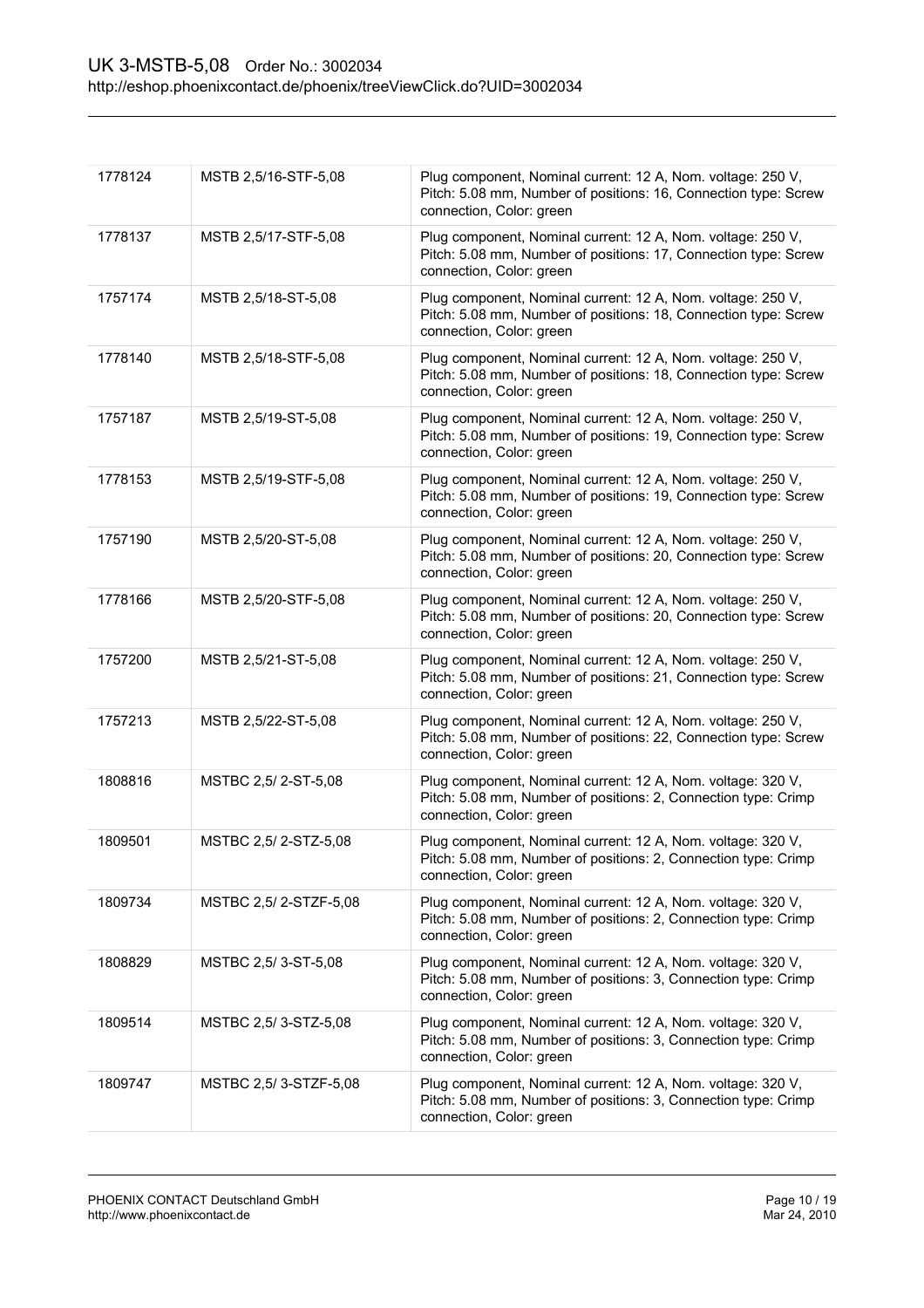| 1808832 | MSTBC 2,5/4-ST-5,08    | Plug component, Nominal current: 12 A, Nom. voltage: 320 V,<br>Pitch: 5.08 mm, Number of positions: 4, Connection type: Crimp<br>connection, Color: green |
|---------|------------------------|-----------------------------------------------------------------------------------------------------------------------------------------------------------|
| 1809527 | MSTBC 2,5/4-STZ-5,08   | Plug component, Nominal current: 12 A, Nom. voltage: 320 V,<br>Pitch: 5.08 mm, Number of positions: 4, Connection type: Crimp<br>connection, Color: green |
| 1809750 | MSTBC 2,5/4-STZF-5,08  | Plug component, Nominal current: 12 A, Nom. voltage: 320 V,<br>Pitch: 5.08 mm, Number of positions: 4, Connection type: Crimp<br>connection, Color: green |
| 1808845 | MSTBC 2,5/ 5-ST-5,08   | Plug component, Nominal current: 12 A, Nom. voltage: 320 V,<br>Pitch: 5.08 mm, Number of positions: 5, Connection type: Crimp<br>connection, Color: green |
| 1809530 | MSTBC 2,5/ 5-STZ-5,08  | Plug component, Nominal current: 12 A, Nom. voltage: 320 V,<br>Pitch: 5.08 mm, Number of positions: 5, Connection type: Crimp<br>connection, Color: green |
| 1809763 | MSTBC 2,5/ 5-STZF-5,08 | Plug component, Nominal current: 12 A, Nom. voltage: 320 V,<br>Pitch: 5.08 mm, Number of positions: 5, Connection type: Crimp<br>connection, Color: green |
| 1808858 | MSTBC 2,5/6-ST-5,08    | Plug component, Nominal current: 12 A, Nom. voltage: 320 V,<br>Pitch: 5.08 mm, Number of positions: 6, Connection type: Crimp<br>connection, Color: green |
| 1809543 | MSTBC 2,5/6-STZ-5,08   | Plug component, Nominal current: 12 A, Nom. voltage: 320 V,<br>Pitch: 5.08 mm, Number of positions: 6, Connection type: Crimp<br>connection, Color: green |
| 1809776 | MSTBC 2,5/6-STZF-5,08  | Plug component, Nominal current: 12 A, Nom. voltage: 320 V,<br>Pitch: 5.08 mm, Number of positions: 6, Connection type: Crimp<br>connection, Color: green |
| 1808861 | MSTBC 2,5/7-ST-5,08    | Plug component, Nominal current: 12 A, Nom. voltage: 320 V,<br>Pitch: 5.08 mm, Number of positions: 7, Connection type: Crimp<br>connection, Color: green |
| 1809556 | MSTBC 2,5/7-STZ-5,08   | Plug component, Nominal current: 12 A, Nom. voltage: 320 V,<br>Pitch: 5.08 mm, Number of positions: 7, Connection type: Crimp<br>connection, Color: green |
| 1809789 | MSTBC 2,5/7-STZF-5,08  | Plug component, Nominal current: 12 A, Nom. voltage: 320 V,<br>Pitch: 5.08 mm, Number of positions: 7, Connection type: Crimp<br>connection, Color: green |
| 1808874 | MSTBC 2,5/8-ST-5,08    | Plug component, Nominal current: 12 A, Nom. voltage: 320 V,<br>Pitch: 5.08 mm, Number of positions: 8, Connection type: Crimp<br>connection, Color: green |
| 1809569 | MSTBC 2,5/8-STZ-5,08   | Plug component, Nominal current: 12 A, Nom. voltage: 320 V,<br>Pitch: 5.08 mm, Number of positions: 8, Connection type: Crimp<br>connection, Color: green |
| 1809792 | MSTBC 2,5/8-STZF-5,08  | Plug component, Nominal current: 12 A, Nom. voltage: 320 V,<br>Pitch: 5.08 mm, Number of positions: 8, Connection type: Crimp<br>connection, Color: green |
| 1808887 | MSTBC 2,5/9-ST-5,08    | Plug component, Nominal current: 12 A, Nom. voltage: 320 V,<br>Pitch: 5.08 mm, Number of positions: 9, Connection type: Crimp<br>connection, Color: green |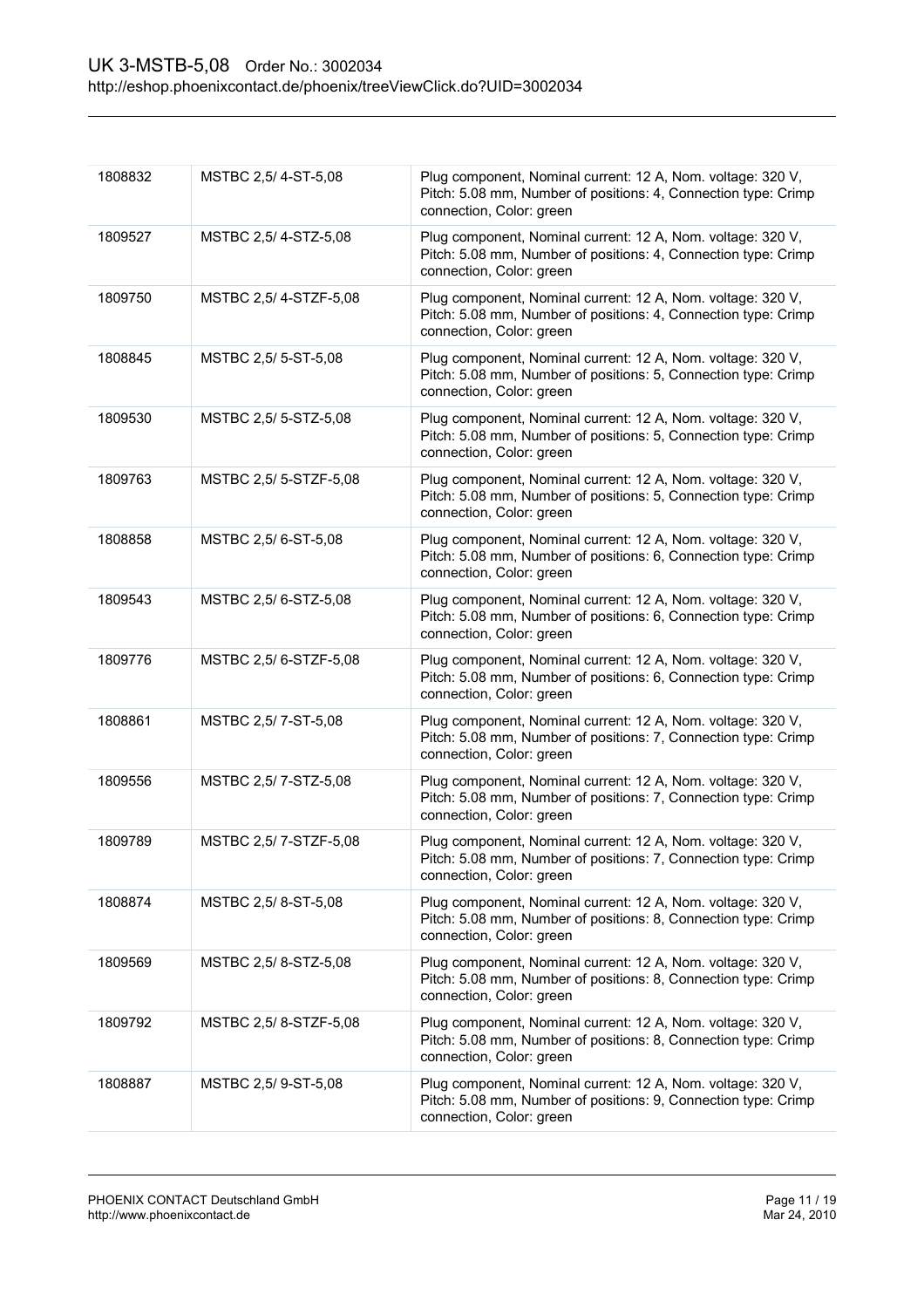| 1809572 | MSTBC 2,5/9-STZ-5,08   | Plug component, Nominal current: 12 A, Nom. voltage: 320 V,<br>Pitch: 5.08 mm, Number of positions: 9, Connection type: Crimp<br>connection, Color: green  |
|---------|------------------------|------------------------------------------------------------------------------------------------------------------------------------------------------------|
| 1809802 | MSTBC 2,5/9-STZF-5,08  | Plug component, Nominal current: 12 A, Nom. voltage: 320 V,<br>Pitch: 5.08 mm, Number of positions: 9, Connection type: Crimp<br>connection, Color: green  |
| 1808890 | MSTBC 2,5/10-ST-5,08   | Plug component, Nominal current: 12 A, Nom. voltage: 320 V,<br>Pitch: 5.08 mm, Number of positions: 10, Connection type: Crimp<br>connection, Color: green |
| 1809585 | MSTBC 2,5/10-STZ-5,08  | Plug component, Nominal current: 12 A, Nom. voltage: 320 V,<br>Pitch: 5.08 mm, Number of positions: 10, Connection type: Crimp<br>connection, Color: green |
| 1809815 | MSTBC 2,5/10-STZF-5,08 | Plug component, Nominal current: 12 A, Nom. voltage: 320 V,<br>Pitch: 5.08 mm, Number of positions: 10, Connection type: Crimp<br>connection, Color: green |
| 1808900 | MSTBC 2,5/11-ST-5,08   | Plug component, Nominal current: 12 A, Nom. voltage: 320 V,<br>Pitch: 5.08 mm, Number of positions: 11, Connection type: Crimp<br>connection, Color: green |
| 1809598 | MSTBC 2,5/11-STZ-5,08  | Plug component, Nominal current: 12 A, Nom. voltage: 320 V,<br>Pitch: 5.08 mm, Number of positions: 11, Connection type: Crimp<br>connection, Color: green |
| 1809828 | MSTBC 2,5/11-STZF-5,08 | Plug component, Nominal current: 12 A, Nom. voltage: 320 V,<br>Pitch: 5.08 mm, Number of positions: 11, Connection type: Crimp<br>connection, Color: green |
| 1808913 | MSTBC 2,5/12-ST-5,08   | Plug component, Nominal current: 12 A, Nom. voltage: 320 V,<br>Pitch: 5.08 mm, Number of positions: 12, Connection type: Crimp<br>connection, Color: green |
| 1809608 | MSTBC 2,5/12-STZ-5,08  | Plug component, Nominal current: 12 A, Nom. voltage: 320 V,<br>Pitch: 5.08 mm, Number of positions: 12, Connection type: Crimp<br>connection, Color: green |
| 1809831 | MSTBC 2,5/12-STZF-5,08 | Plug component, Nominal current: 12 A, Nom. voltage: 320 V,<br>Pitch: 5.08 mm, Number of positions: 12, Connection type: Crimp<br>connection, Color: green |
| 1808926 | MSTBC 2,5/13-ST-5,08   | Plug component, Nominal current: 12 A, Nom. voltage: 320 V,<br>Pitch: 5.08 mm, Number of positions: 13, Connection type: Crimp<br>connection, Color: green |
| 1809611 | MSTBC 2,5/13-STZ-5,08  | Plug component, Nominal current: 12 A, Nom. voltage: 320 V,<br>Pitch: 5.08 mm, Number of positions: 13, Connection type: Crimp<br>connection, Color: green |
| 1809844 | MSTBC 2,5/13-STZF-5,08 | Plug component, Nominal current: 12 A, Nom. voltage: 320 V,<br>Pitch: 5.08 mm, Number of positions: 13, Connection type: Crimp<br>connection, Color: green |
| 1808939 | MSTBC 2,5/14-ST-5,08   | Plug component, Nominal current: 12 A, Nom. voltage: 320 V,<br>Pitch: 5.08 mm, Number of positions: 14, Connection type: Crimp<br>connection, Color: green |
| 1809624 | MSTBC 2,5/14-STZ-5,08  | Plug component, Nominal current: 12 A, Nom. voltage: 320 V,<br>Pitch: 5.08 mm, Number of positions: 14, Connection type: Crimp<br>connection, Color: green |
|         |                        |                                                                                                                                                            |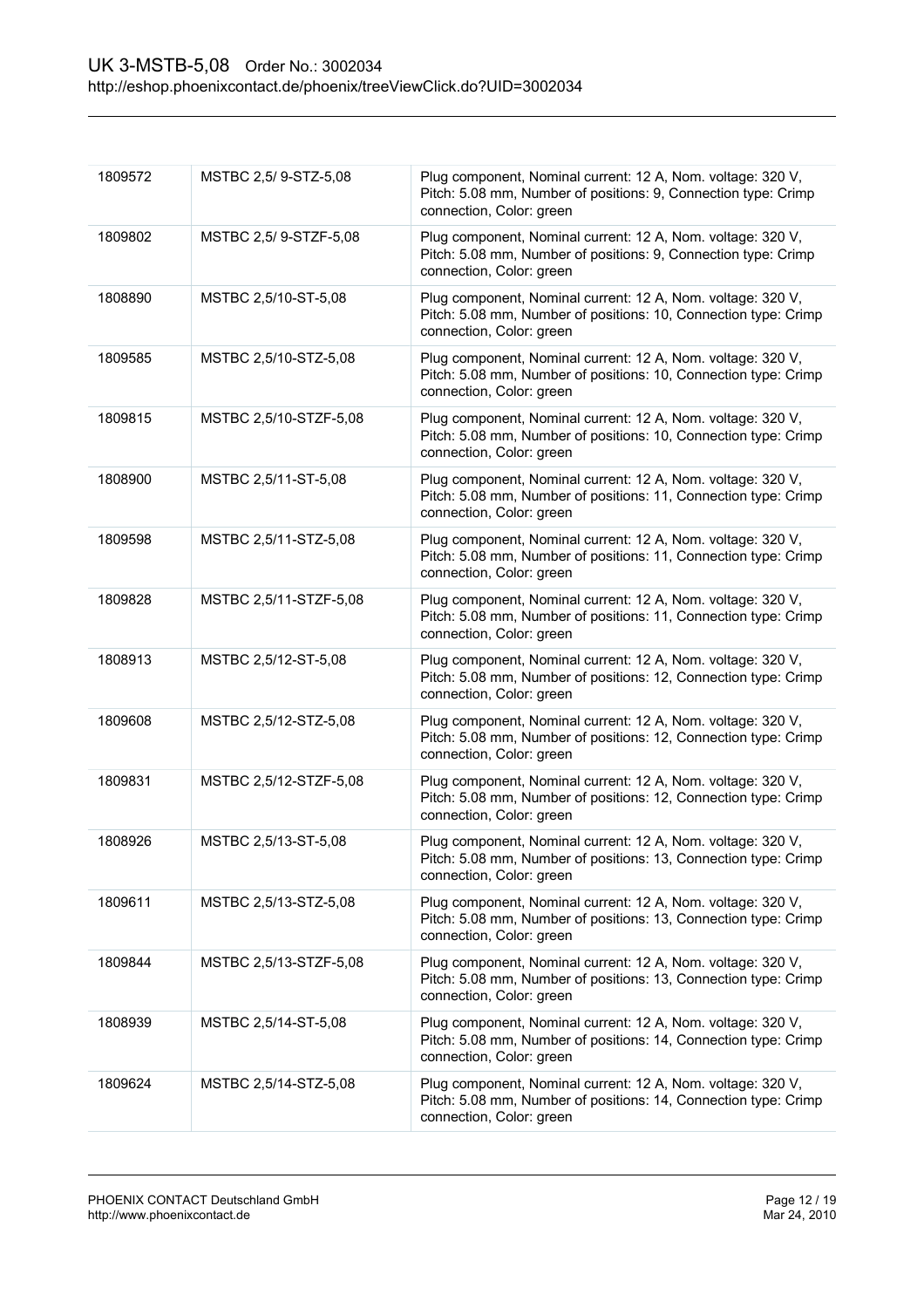| 1809857 | MSTBC 2,5/14-STZF-5,08 | Plug component, Nominal current: 12 A, Nom. voltage: 320 V,<br>Pitch: 5.08 mm, Number of positions: 14, Connection type: Crimp<br>connection, Color: green |
|---------|------------------------|------------------------------------------------------------------------------------------------------------------------------------------------------------|
| 1808942 | MSTBC 2,5/15-ST-5,08   | Plug component, Nominal current: 12 A, Nom. voltage: 320 V,<br>Pitch: 5.08 mm, Number of positions: 15, Connection type: Crimp<br>connection, Color: green |
| 1809637 | MSTBC 2,5/15-STZ-5,08  | Plug component, Nominal current: 12 A, Nom. voltage: 320 V,<br>Pitch: 5.08 mm, Number of positions: 15, Connection type: Crimp<br>connection, Color: green |
| 1809860 | MSTBC 2,5/15-STZF-5,08 | Plug component, Nominal current: 12 A, Nom. voltage: 320 V,<br>Pitch: 5.08 mm, Number of positions: 15, Connection type: Crimp<br>connection, Color: green |
| 1808955 | MSTBC 2,5/16-ST-5,08   | Plug component, Nominal current: 12 A, Nom. voltage: 320 V,<br>Pitch: 5.08 mm, Number of positions: 16, Connection type: Crimp<br>connection, Color: green |
| 1809640 | MSTBC 2,5/16-STZ-5,08  | Plug component, Nominal current: 12 A, Nom. voltage: 320 V,<br>Pitch: 5.08 mm, Number of positions: 16, Connection type: Crimp<br>connection, Color: green |
| 1809873 | MSTBC 2,5/16-STZF-5,08 | Plug component, Nominal current: 12 A, Nom. voltage: 320 V,<br>Pitch: 5.08 mm, Number of positions: 16, Connection type: Crimp<br>connection, Color: green |
| 1808968 | MSTBC 2,5/17-ST-5,08   | Plug component, Nominal current: 12 A, Nom. voltage: 320 V,<br>Pitch: 5.08 mm, Number of positions: 17, Connection type: Crimp<br>connection, Color: green |
| 1809653 | MSTBC 2,5/17-STZ-5,08  | Plug component, Nominal current: 12 A, Nom. voltage: 320 V,<br>Pitch: 5.08 mm, Number of positions: 17, Connection type: Crimp<br>connection, Color: green |
| 1809886 | MSTBC 2,5/17-STZF-5,08 | Plug component, Nominal current: 12 A, Nom. voltage: 320 V,<br>Pitch: 5.08 mm, Number of positions: 17, Connection type: Crimp<br>connection, Color: green |
| 1808971 | MSTBC 2,5/18-ST-5,08   | Plug component, Nominal current: 12 A, Nom. voltage: 320 V,<br>Pitch: 5.08 mm, Number of positions: 18, Connection type: Crimp<br>connection, Color: green |
| 1809666 | MSTBC 2,5/18-STZ-5,08  | Plug component, Nominal current: 12 A, Nom. voltage: 320 V,<br>Pitch: 5.08 mm, Number of positions: 18, Connection type: Crimp<br>connection, Color: green |
| 1809899 | MSTBC 2,5/18-STZF-5,08 | Plug component, Nominal current: 12 A, Nom. voltage: 320 V,<br>Pitch: 5.08 mm, Number of positions: 18, Connection type: Crimp<br>connection, Color: green |
| 1808984 | MSTBC 2,5/19-ST-5,08   | Plug component, Nominal current: 12 A, Nom. voltage: 320 V,<br>Pitch: 5.08 mm, Number of positions: 19, Connection type: Crimp<br>connection, Color: green |
| 1809679 | MSTBC 2,5/19-STZ-5,08  | Plug component, Nominal current: 12 A, Nom. voltage: 320 V,<br>Pitch: 5.08 mm, Number of positions: 19, Connection type: Crimp<br>connection, Color: green |
| 1809909 | MSTBC 2,5/19-STZF-5,08 | Plug component, Nominal current: 12 A, Nom. voltage: 320 V,<br>Pitch: 5.08 mm, Number of positions: 19, Connection type: Crimp<br>connection, Color: green |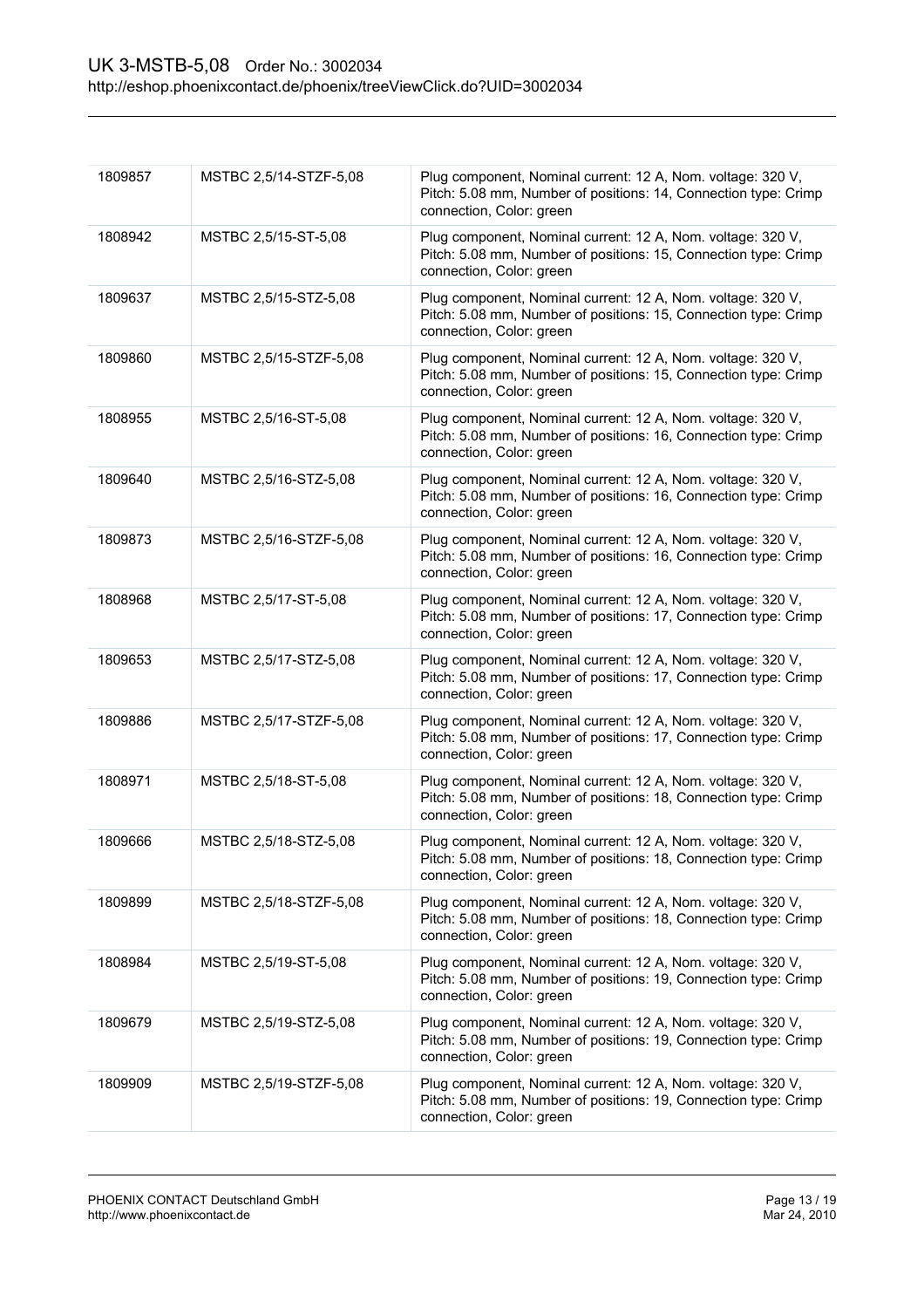| 1808997 | MSTBC 2,5/20-ST-5,08   | Plug component, Nominal current: 12 A, Nom. voltage: 320 V,<br>Pitch: 5.08 mm, Number of positions: 20, Connection type: Crimp<br>connection, Color: green |
|---------|------------------------|------------------------------------------------------------------------------------------------------------------------------------------------------------|
| 1809682 | MSTBC 2,5/20-STZ-5,08  | Plug component, Nominal current: 12 A, Nom. voltage: 320 V,<br>Pitch: 5.08 mm, Number of positions: 20, Connection type: Crimp<br>connection, Color: green |
| 1809912 | MSTBC 2,5/20-STZF-5,08 | Plug component, Nominal current: 12 A, Nom. voltage: 320 V,<br>Pitch: 5.08 mm, Number of positions: 20, Connection type: Crimp<br>connection, Color: green |
| 1809006 | MSTBC 2,5/21-ST-5,08   | Plug component, Nominal current: 12 A, Nom. voltage: 320 V,<br>Pitch: 5.08 mm, Number of positions: 21, Connection type: Crimp<br>connection, Color: green |
| 1809695 | MSTBC 2,5/21-STZ-5,08  | Plug component, Nominal current: 12 A, Nom. voltage: 320 V,<br>Pitch: 5.08 mm, Number of positions: 21, Connection type: Crimp<br>connection, Color: green |
| 1809925 | MSTBC 2,5/21-STZF-5,08 | Plug component, Nominal current: 12 A, Nom. voltage: 320 V,<br>Pitch: 5.08 mm, Number of positions: 21, Connection type: Crimp<br>connection, Color: green |
| 1809019 | MSTBC 2,5/22-ST-5,08   | Plug component, Nominal current: 12 A, Nom. voltage: 320 V,<br>Pitch: 5.08 mm, Number of positions: 22, Connection type: Crimp<br>connection, Color: green |
| 1809705 | MSTBC 2,5/22-STZ-5,08  | Plug component, Nominal current: 12 A, Nom. voltage: 320 V,<br>Pitch: 5.08 mm, Number of positions: 22, Connection type: Crimp<br>connection, Color: green |
| 1809938 | MSTBC 2,5/22-STZF-5,08 | Plug component, Nominal current: 12 A, Nom. voltage: 320 V,<br>Pitch: 5.08 mm, Number of positions: 22, Connection type: Crimp<br>connection, Color: green |
| 1809022 | MSTBC 2,5/23-ST-5,08   | Plug component, Nominal current: 12 A, Nom. voltage: 320 V,<br>Pitch: 5.08 mm, Number of positions: 23, Connection type: Crimp<br>connection, Color: green |
| 1809718 | MSTBC 2,5/23-STZ-5,08  | Plug component, Nominal current: 12 A, Nom. voltage: 320 V,<br>Pitch: 5.08 mm, Number of positions: 23, Connection type: Crimp<br>connection, Color: green |
| 1809941 | MSTBC 2,5/23-STZF-5,08 | Plug component, Nominal current: 12 A, Nom. voltage: 320 V,<br>Pitch: 5.08 mm, Number of positions: 23, Connection type: Crimp<br>connection, Color: green |
| 1809035 | MSTBC 2,5/24-ST-5,08   | Plug component, Nominal current: 12 A, Nom. voltage: 320 V,<br>Pitch: 5.08 mm, Number of positions: 24, Connection type: Crimp<br>connection, Color: green |
| 1809721 | MSTBC 2,5/24-STZ-5,08  | Plug component, Nominal current: 12 A, Nom. voltage: 320 V,<br>Pitch: 5.08 mm, Number of positions: 24, Connection type: Crimp<br>connection, Color: green |
| 1809954 | MSTBC 2,5/24-STZF-5,08 | Plug component, Nominal current: 12 A, Nom. voltage: 320 V,<br>Pitch: 5.08 mm, Number of positions: 24, Connection type: Crimp<br>connection, Color: green |
| 1769049 | MSTBP 2,5/ 5-ST-5,08   | Plug component, Nominal current: 12 A, Nom. voltage: 250 V,<br>Pitch: 5.08 mm, Number of positions: 5, Connection type: Screw<br>connection, Color: green  |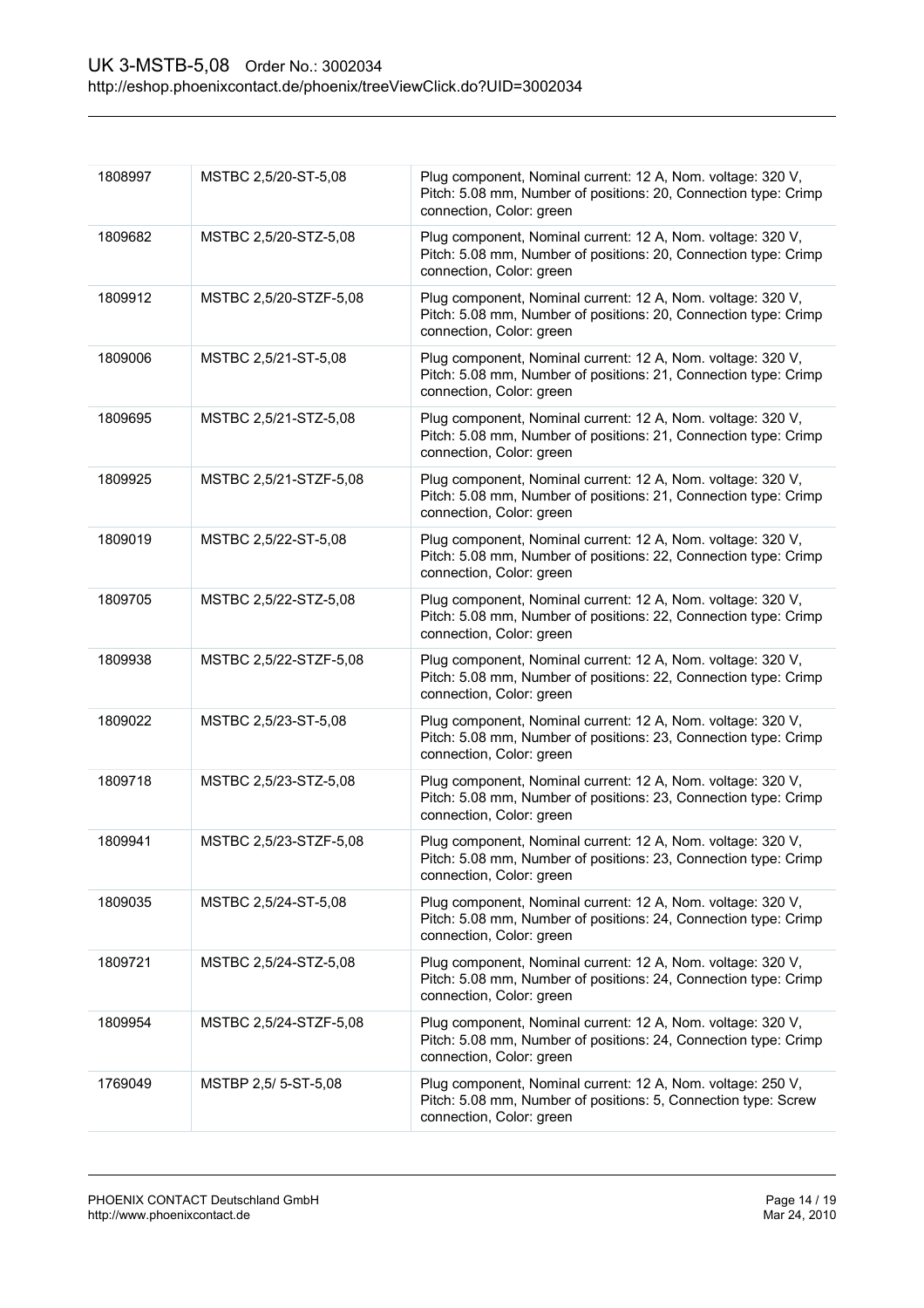| 1769094 | MSTBP 2,5/10-ST-5,08 | Plug component, Nominal current: 12 A, Nom. voltage: 250 V,<br>Pitch: 5.08 mm, Number of positions: 10, Connection type: Screw<br>connection, Color: green                          |
|---------|----------------------|-------------------------------------------------------------------------------------------------------------------------------------------------------------------------------------|
| 1769104 | MSTBP 2,5/11-ST-5,08 | Plug component, Nominal current: 12 A, Nom. voltage: 250 V,<br>Pitch: 5.08 mm, Number of positions: 11, Connection type: Screw<br>connection, Color: green                          |
| 1769117 | MSTBP 2,5/12-ST-5,08 | Plug component, Nominal current: 12 A, Nom. voltage: 250 V,<br>Pitch: 5.08 mm, Number of positions: 12, Connection type: Screw<br>connection, Color: green                          |
| 1769133 | MSTBP 2,5/14-ST-5,08 | Plug component, Nominal current: 12 A, Nom. voltage: 250 V,<br>Pitch: 5.08 mm, Number of positions: 14, Connection type: Screw<br>connection, Color: green                          |
| 1769159 | MSTBP 2,5/16-ST-5,08 | Plug component, Nominal current: 12 A, Nom. voltage: 250 V,<br>Pitch: 5.08 mm, Number of positions: 16, Connection type: Screw<br>connection, Color: green                          |
| 1769175 | MSTBP 2,5/18-ST-5,08 | Plug component, Nominal current: 12 A, Nom. voltage: 250 V,<br>Pitch: 5.08 mm, Number of positions: 18, Connection type: Screw<br>connection, Color: green                          |
| 1769191 | MSTBP 2,5/20-ST-5,08 | Plug component, Nominal current: 12 A, Nom. voltage: 250 V,<br>Pitch: 5.08 mm, Number of positions: 20, Connection type: Screw<br>connection, Color: green                          |
| 1769696 | MSTBP 2,5/24-ST-5,08 | Plug component, Nominal current: 12 A, Nom. voltage: 250 V,<br>Pitch: 5.08 mm, Number of positions: 24, Connection type: Screw<br>connection, Color: green                          |
| 1883255 | QC 1/2-ST-5,08       | Plug component, Nominal current: 10 A, Nom. voltage: 500<br>V, Pitch: 5.08 mm, Number of positions: 2, Connection type:<br>Insulation displacement connection QUICKON, Color: green |
| 1883352 | QC 1/2-STF-5,08      | Plug component, Nominal current: 10 A, Nom. voltage: 500<br>V, Pitch: 5.08 mm, Number of positions: 2, Connection type:<br>Insulation displacement connection QUICKON, Color: green |
| 1883268 | QC 1/3-ST-5,08       | Plug component, Nominal current: 10 A, Nom. voltage: 500<br>V, Pitch: 5.08 mm, Number of positions: 3, Connection type:<br>Insulation displacement connection QUICKON, Color: green |
| 1883365 | QC 1/3-STF-5,08      | Plug component, Nominal current: 10 A, Nom. voltage: 500<br>V, Pitch: 5.08 mm, Number of positions: 3, Connection type:<br>Insulation displacement connection QUICKON, Color: green |
| 1883271 | QC 1/4-ST-5,08       | Plug component, Nominal current: 10 A, Nom. voltage: 500<br>V, Pitch: 5.08 mm, Number of positions: 4, Connection type:<br>Insulation displacement connection QUICKON, Color: green |
| 1883378 | QC 1/4-STF-5,08      | Plug component, Nominal current: 10 A, Nom. voltage: 500<br>V, Pitch: 5.08 mm, Number of positions: 4, Connection type:<br>Insulation displacement connection QUICKON, Color: green |
| 1883284 | QC 1/5-ST-5,08       | Plug component, Nominal current: 10 A, Nom. voltage: 500<br>V, Pitch: 5.08 mm, Number of positions: 5, Connection type:<br>Insulation displacement connection QUICKON, Color: green |
| 1883381 | QC 1/5-STF-5,08      | Plug component, Nominal current: 10 A, Nom. voltage: 500<br>V, Pitch: 5.08 mm, Number of positions: 5, Connection type:<br>Insulation displacement connection QUICKON, Color: green |
|         |                      |                                                                                                                                                                                     |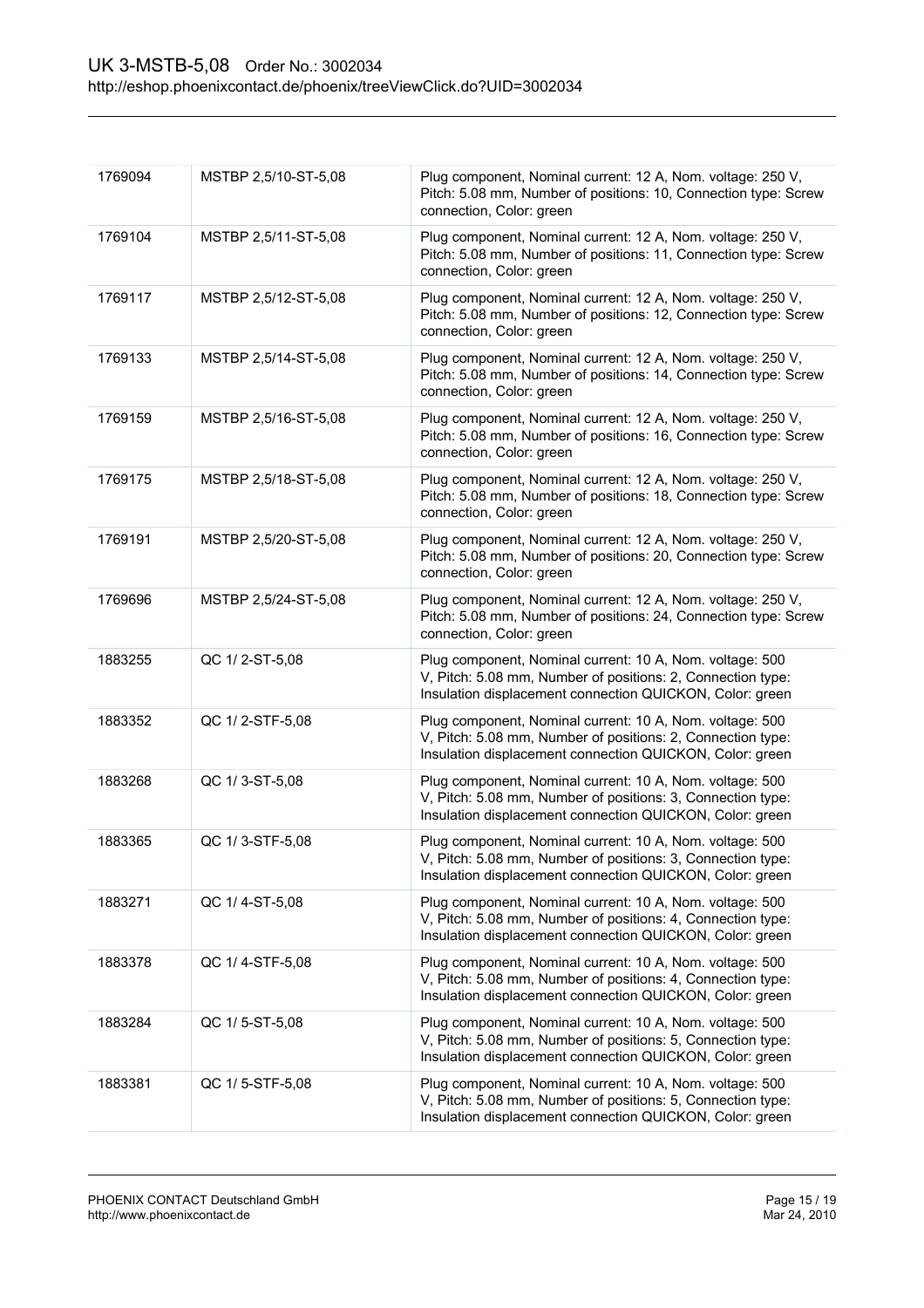| 1883297 | QC 1/6-ST-5,08   | Plug component, Nominal current: 10 A, Nom. voltage: 500<br>V, Pitch: 5.08 mm, Number of positions: 6, Connection type:<br>Insulation displacement connection QUICKON, Color: green  |
|---------|------------------|--------------------------------------------------------------------------------------------------------------------------------------------------------------------------------------|
| 1883394 | QC 1/6-STF-5,08  | Plug component, Nominal current: 10 A, Nom. voltage: 500<br>V, Pitch: 5.08 mm, Number of positions: 6, Connection type:<br>Insulation displacement connection QUICKON, Color: green  |
| 1883307 | QC 1/7-ST-5,08   | Plug component, Nominal current: 10 A, Nom. voltage: 500<br>V, Pitch: 5.08 mm, Number of positions: 7, Connection type:<br>Insulation displacement connection QUICKON, Color: green  |
| 1883404 | QC 1/7-STF-5,08  | Plug component, Nominal current: 10 A, Nom. voltage: 500<br>V, Pitch: 5.08 mm, Number of positions: 7, Connection type:<br>Insulation displacement connection QUICKON, Color: green  |
| 1883310 | QC 1/8-ST-5,08   | Plug component, Nominal current: 10 A, Nom. voltage: 500<br>V, Pitch: 5.08 mm, Number of positions: 8, Connection type:<br>Insulation displacement connection QUICKON, Color: green  |
| 1883417 | QC 1/8-STF-5,08  | Plug component, Nominal current: 10 A, Nom. voltage: 500<br>V, Pitch: 5.08 mm, Number of positions: 8, Connection type:<br>Insulation displacement connection QUICKON, Color: green  |
| 1883323 | QC 1/9-ST-5,08   | Plug component, Nominal current: 10 A, Nom. voltage: 500<br>V, Pitch: 5.08 mm, Number of positions: 9, Connection type:<br>Insulation displacement connection QUICKON, Color: green  |
| 1883420 | QC 1/9-STF-5,08  | Plug component, Nominal current: 10 A, Nom. voltage: 500<br>V, Pitch: 5.08 mm, Number of positions: 9, Connection type:<br>Insulation displacement connection QUICKON, Color: green  |
| 1883336 | QC 1/10-ST-5,08  | Plug component, Nominal current: 10 A, Nom. voltage: 500<br>V, Pitch: 5.08 mm, Number of positions: 10, Connection type:<br>Insulation displacement connection QUICKON, Color: green |
| 1883433 | QC 1/10-STF-5,08 | Plug component, Nominal current: 10 A, Nom. voltage: 500<br>V, Pitch: 5.08 mm, Number of positions: 10, Connection type:<br>Insulation displacement connection QUICKON, Color: green |
| 1883349 | QC 1/11-ST-5,08  | Plug component, Nominal current: 10 A, Nom. voltage: 500<br>V, Pitch: 5.08 mm, Number of positions: 11, Connection type:<br>Insulation displacement connection QUICKON, Color: green |
| 1883446 | QC 1/11-STF-5,08 | Plug component, Nominal current: 10 A, Nom. voltage: 500<br>V, Pitch: 5.08 mm, Number of positions: 11, Connection type:<br>Insulation displacement connection QUICKON, Color: green |
| 1883705 | QC 1/12-ST-5,08  | Plug component, Nominal current: 10 A, Nom. voltage: 500<br>V, Pitch: 5.08 mm, Number of positions: 12, Connection type:<br>Insulation displacement connection QUICKON, Color: green |
| 1883815 | QC 1/13-ST-5,08  | Plug component, Nominal current: 10 A, Nom. voltage: 500<br>V, Pitch: 5.08 mm, Number of positions: 13, Connection type:<br>Insulation displacement connection QUICKON, Color: green |
| 1883857 | QC 1/13-STF-5,08 | Plug component, Nominal current: 10 A, Nom. voltage: 500<br>V, Pitch: 5.08 mm, Number of positions: 13, Connection type:<br>Insulation displacement connection QUICKON, Color: green |
| 1883828 | QC 1/14-ST-5,08  | Plug component, Nominal current: 10 A, Nom. voltage: 500<br>V, Pitch: 5.08 mm, Number of positions: 14, Connection type:<br>Insulation displacement connection QUICKON, Color: green |
|         |                  |                                                                                                                                                                                      |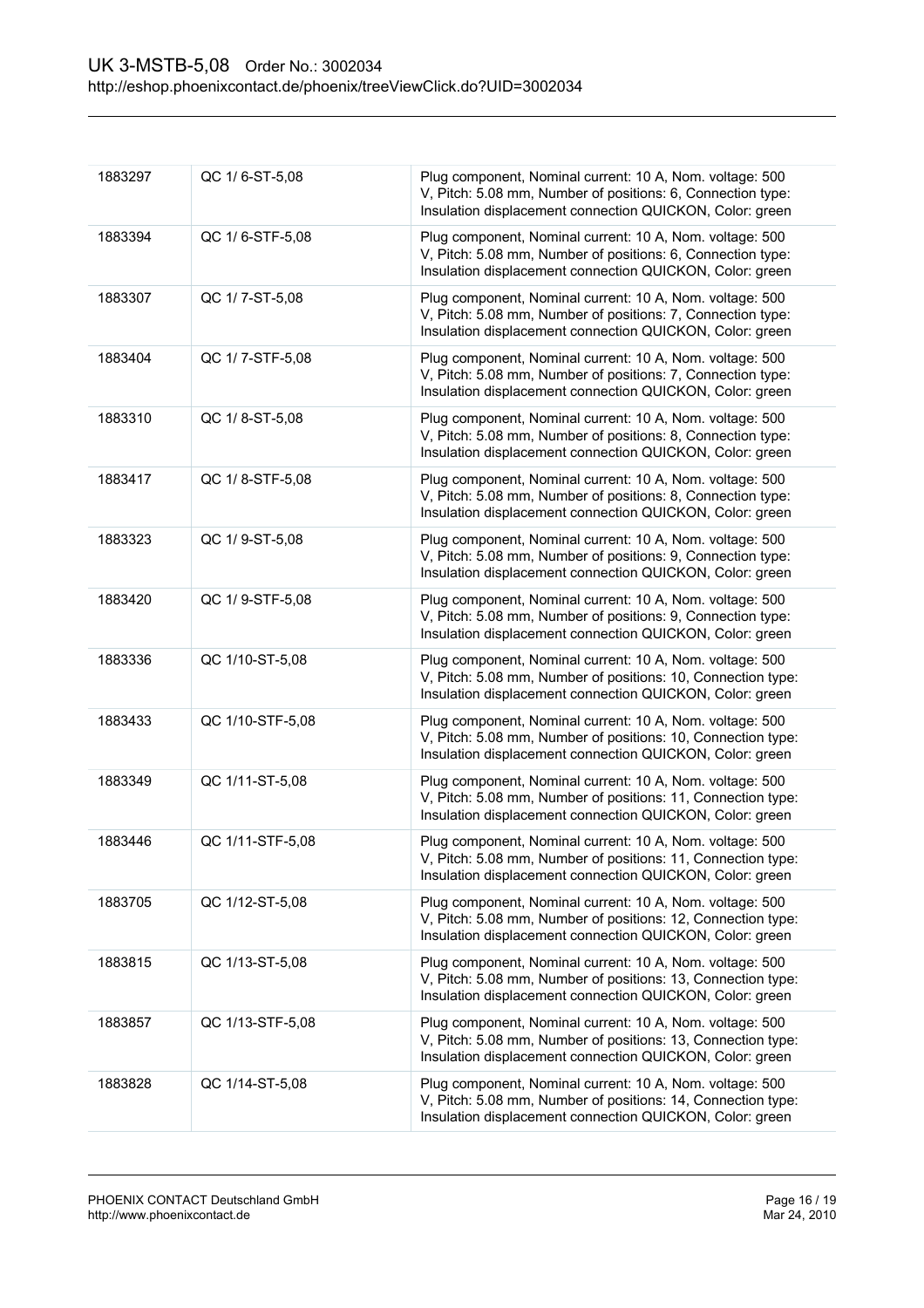| 1883831 | QC 1/15-ST-5,08      | Plug component, Nominal current: 10 A, Nom. voltage: 500<br>V, Pitch: 5.08 mm, Number of positions: 15, Connection type:<br>Insulation displacement connection QUICKON, Color: green |
|---------|----------------------|--------------------------------------------------------------------------------------------------------------------------------------------------------------------------------------|
| 1883886 | QC 1/15-STF-5,08     | Plug component, Nominal current: 10 A, Nom. voltage: 500<br>V, Pitch: 5.08 mm, Number of positions: 15, Connection type:<br>Insulation displacement connection QUICKON, Color: green |
| 1883844 | QC 1/16-ST-5,08      | Plug component, Nominal current: 10 A, Nom. voltage: 500<br>V, Pitch: 5.08 mm, Number of positions: 16, Connection type:<br>Insulation displacement connection QUICKON, Color: green |
| 1883899 | QC 1/16-STF-5,08     | Plug component, Nominal current: 10 A, Nom. voltage: 500<br>V, Pitch: 5.08 mm, Number of positions: 16, Connection type:<br>Insulation displacement connection QUICKON, Color: green |
| 1826283 | SMSTB 2,5/2-ST-5,08  | Plug component, Nominal current: 12 A, Nom. voltage: 250 V,<br>Pitch: 5.08 mm, Number of positions: 2, Connection type: Screw<br>connection, Color: green                            |
| 1826296 | SMSTB 2,5/3-ST-5,08  | Plug component, Nominal current: 12 A, Nom. voltage: 250 V,<br>Pitch: 5.08 mm, Number of positions: 3, Connection type: Screw<br>connection, Color: green                            |
| 1826322 | SMSTB 2,5/6-ST-5,08  | Plug component, Nominal current: 12 A, Nom. voltage: 250 V,<br>Pitch: 5.08 mm, Number of positions: 6, Connection type: Screw<br>connection, Color: green                            |
| 1826335 | SMSTB 2,5/7-ST-5,08  | Plug component, Nominal current: 12 A, Nom. voltage: 250 V,<br>Pitch: 5.08 mm, Number of positions: 7, Connection type: Screw<br>connection, Color: green                            |
| 1826348 | SMSTB 2,5/8-ST-5,08  | Plug component, Nominal current: 12 A, Nom. voltage: 250 V,<br>Pitch: 5.08 mm, Number of positions: 8, Connection type: Screw<br>connection, Color: green                            |
| 1826351 | SMSTB 2,5/9-ST-5,08  | Plug component, Nominal current: 12 A, Nom. voltage: 250 V,<br>Pitch: 5.08 mm, Number of positions: 9, Connection type: Screw<br>connection, Color: green                            |
| 1826377 | SMSTB 2,5/11-ST-5,08 | Plug component, Nominal current: 12 A, Nom. voltage: 250 V,<br>Pitch: 5.08 mm, Number of positions: 11, Connection type: Screw<br>connection, Color: green                           |
| 1826403 | SMSTB 2,5/14-ST-5,08 | Plug component, Nominal current: 12 A, Nom. voltage: 250 V,<br>Pitch: 5.08 mm, Number of positions: 14, Connection type: Screw<br>connection, Color: green                           |
| 1850563 | SMSTB 2,5/17-ST-5,08 | Plug component, Nominal current: 12 A, Nom. voltage: 250 V,<br>Pitch: 5.08 mm, Number of positions: 17, Connection type: Screw<br>connection, Color: green                           |
| 1850576 | SMSTB 2,5/18-ST-5,08 | Plug component, Nominal current: 12 A, Nom. voltage: 250 V,<br>Pitch: 5.08 mm, Number of positions: 18, Connection type: Screw<br>connection, Color: green                           |
| 1850602 | SMSTB 2,5/21-ST-5,08 | Plug component, Nominal current: 12 A, Nom. voltage: 250 V,<br>Pitch: 5.08 mm, Number of positions: 21, Connection type: Screw<br>connection, Color: green                           |
| 1850615 | SMSTB 2,5/22-ST-5,08 | Plug component, Nominal current: 12 A, Nom. voltage: 250 V,<br>Pitch: 5.08 mm, Number of positions: 22, Connection type: Screw<br>connection, Color: green                           |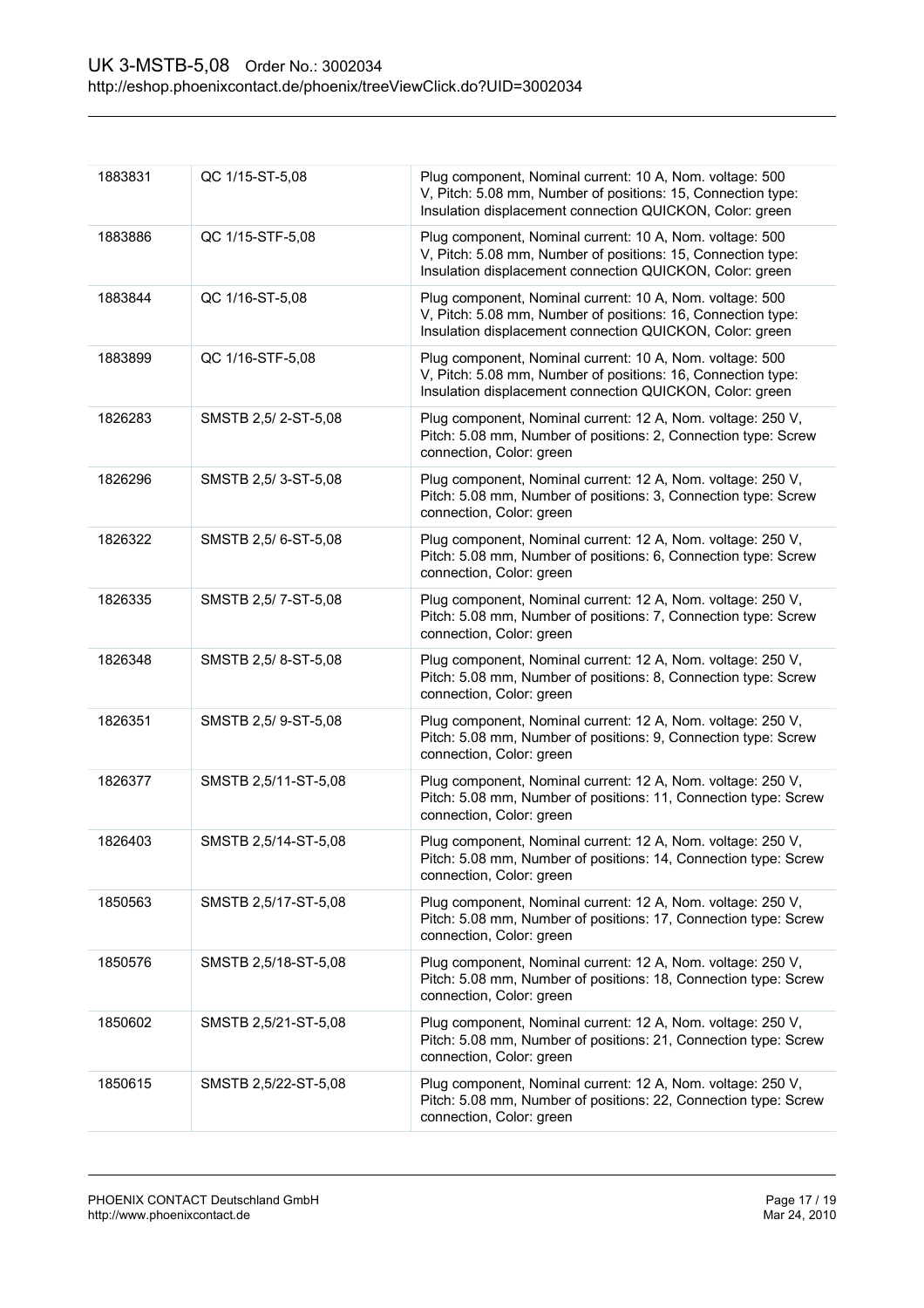| 1850628 | SMSTB 2.5/23-ST-5.08 | Plug component, Nominal current: 12 A, Nom. voltage: 250 V,<br>Pitch: 5.08 mm, Number of positions: 23, Connection type: Screw |
|---------|----------------------|--------------------------------------------------------------------------------------------------------------------------------|
|         |                      | connection, Color: green                                                                                                       |

# **Diagrams/Drawings**

Dimensioned drawing